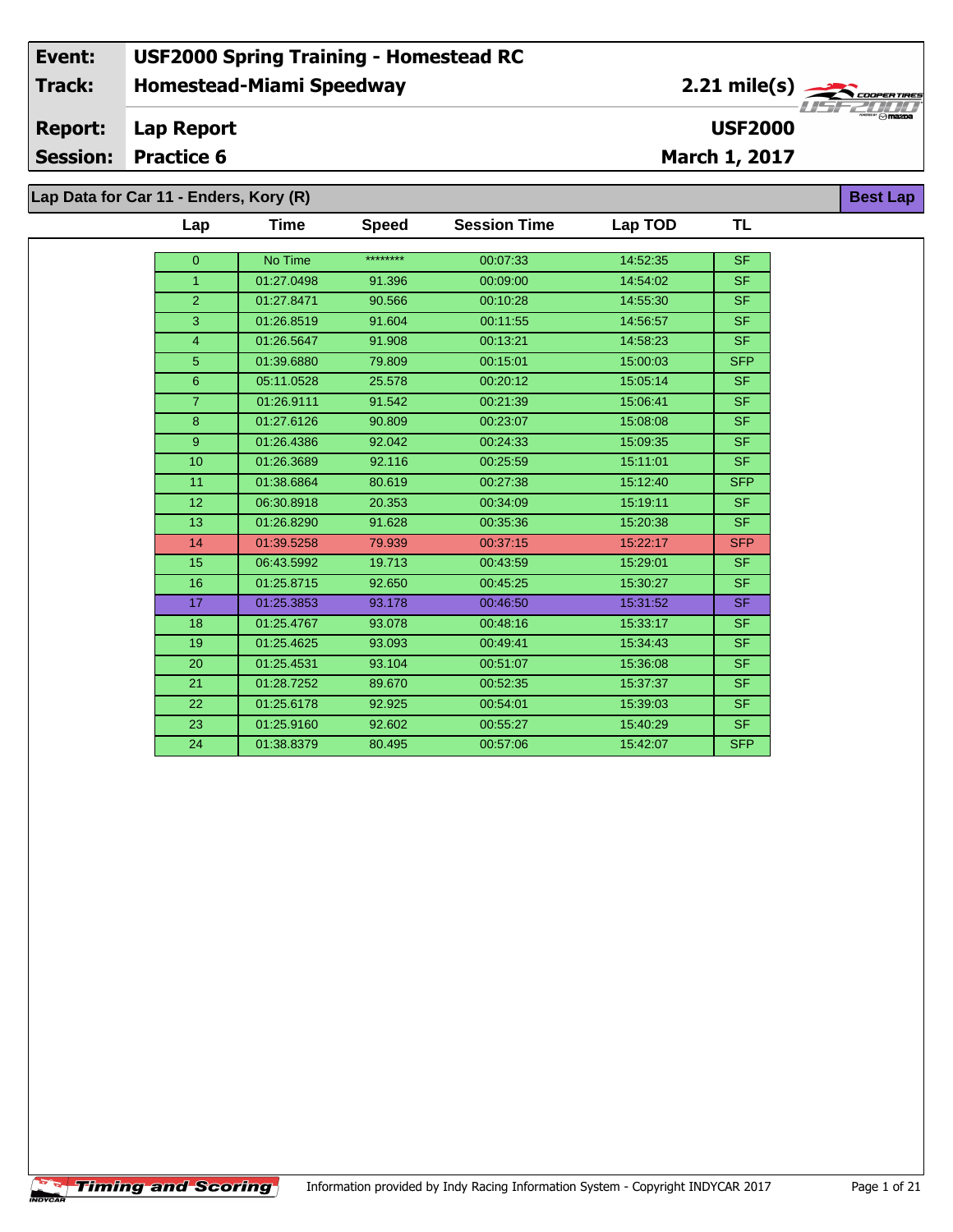### **Homestead-Miami Speedway Lap Report March 1, 2017 Event: USF2000 Spring Training - Homestead RC Track: Report: Session: Practice 6 USF2000** 2.21 mile(s) **Best Lap Lap Data for Car 12 - de la Vara, Moises (R)**

| Lap              | Time       | <b>Speed</b> | <b>Session Time</b> | Lap TOD  | TL         |
|------------------|------------|--------------|---------------------|----------|------------|
| $\Omega$         | No Time    | ********     | 00:08:45            | 14:53:47 | <b>SF</b>  |
| $\mathbf{1}$     | 01:26.9926 | 91.456       | 00:10:12            | 14:55:14 | <b>SF</b>  |
| $\overline{2}$   | 01:26.7675 | 91.693       | 00:11:39            | 14:56:41 | <b>SF</b>  |
| 3                | 01:27.3340 | 91.099       | 00:13:07            | 14:58:08 | <b>SF</b>  |
| $\overline{4}$   | 01:39.7299 | 79.775       | 00:14:46            | 14:59:48 | <b>SFP</b> |
| 5                | 05:40.8918 | 23.339       | 00:20:27            | 15:05:29 | <b>SF</b>  |
| 6                | 01:26.5197 | 91.956       | 00:21:54            | 15:06:56 | <b>SF</b>  |
| $\overline{7}$   | 01:26.9132 | 91.540       | 00:23:21            | 15:08:22 | <b>SF</b>  |
| 8                | 01:26.9649 | 91.485       | 00:24:48            | 15:09:49 | <b>SF</b>  |
| 9                | 01:39.2963 | 80.124       | 00:26:27            | 15:11:29 | <b>SFP</b> |
| 10 <sup>10</sup> | 07:01.9634 | 18.855       | 00:33:29            | 15:18:31 | <b>SF</b>  |
| 11               | 01:26.9131 | 91.540       | 00:34:56            | 15:19:58 | <b>SF</b>  |
| 12               | 01:26.9166 | 91.536       | 00:36:23            | 15:21:24 | <b>SF</b>  |
| 13               | 01:43.4634 | 76.897       | 00:38:06            | 15:23:08 | <b>SFP</b> |
| 14               | 08:24.5150 | 15.770       | 00:46:31            | 15:31:32 | <b>SF</b>  |
| 15               | 01:26.5382 | 91.936       | 00:47:57            | 15:32:59 | <b>SF</b>  |
| 16               | 01:25.8881 | 92.632       | 00:49:23            | 15:34:25 | <b>SF</b>  |
| 17               | 01:26.0519 | 92.456       | 00:50:49            | 15:35:51 | <b>SF</b>  |
| 18               | 01:25.6187 | 92.924       | 00:52:15            | 15:37:17 | <b>SF</b>  |
| 19               | 01:26.0062 | 92.505       | 00:53:41            | 15:38:43 | <b>SF</b>  |
| 20               | 01:26.7841 | 91.676       | 00:55:08            | 15:40:09 | <b>SF</b>  |
| 21               | 01:26.4580 | 92.022       | 00:56:34            | 15:41:36 | <b>SF</b>  |
| 22               | 01:26.1089 | 92.395       | 00:58:00            | 15:43:02 | <b>SF</b>  |
| 23               | 01:40.3448 | 79.287       | 00:59:40            | 15:44:42 | <b>SFP</b> |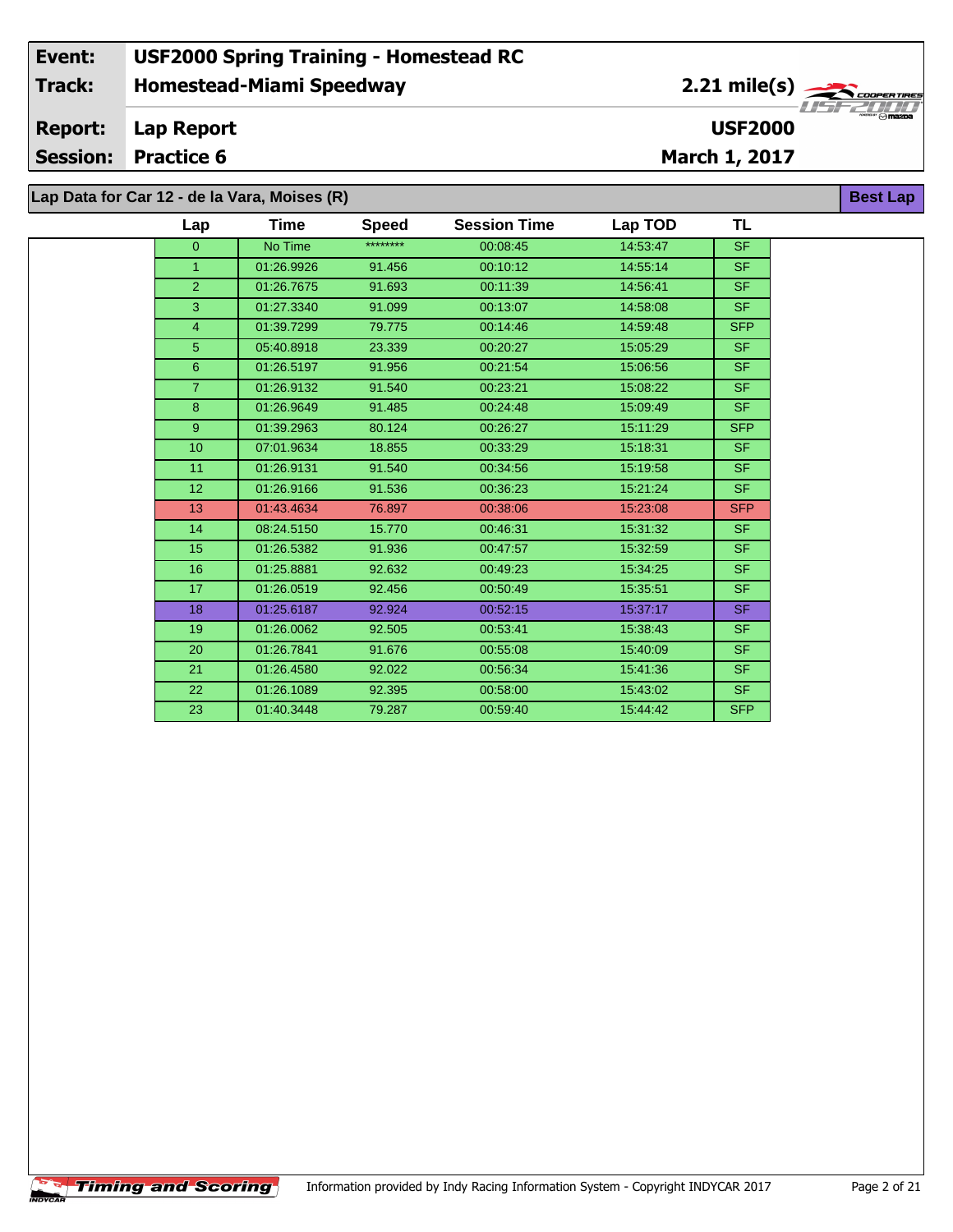### **Homestead-Miami Speedway Lap Report March 1, 2017 Event: USF2000 Spring Training - Homestead RC Track: Report: Session: Practice 6 USF2000** 2.21 mile(s) **Best Lap Lap Data for Car 2 - Donison, Ricky (R)**

| Lap | Time       | <b>Speed</b> | <b>Session Time</b> | Lap TOD  | TL         |
|-----|------------|--------------|---------------------|----------|------------|
| 0   | No Time    | ********     | 00:07:07            | 14:52:09 | <b>SFP</b> |
|     | 02:59.8495 | 44.237       | 00:10:07            | 14:55:08 | <b>SF</b>  |
| っ   | 01:26.2593 | 92.234       | 00:11:33            | 14:56:35 | <b>SF</b>  |
| ົ   | 01:26.1694 | 92.330       | 00:12:59            | 14:58:01 | <b>SF</b>  |
|     |            |              |                     |          |            |

| $\overline{2}$ | 01:26.2593 | 92.234 | 00:11:33 | 14:56:35  | <b>SF</b>  |
|----------------|------------|--------|----------|-----------|------------|
| 3              | 01:26.1694 | 92.330 | 00:12:59 | 14:58:01  | <b>SF</b>  |
| $\overline{4}$ | 01:25.7112 | 92.823 | 00:14:25 | 14:59:27  | <b>SF</b>  |
| 5              | 01:25.7511 | 92.780 | 00:15:51 | 15:00:52  | SF.        |
| 6              | 01:25.8863 | 92.634 | 00:17:16 | 15:02:18  | SF.        |
| $\overline{7}$ | 01:25.7199 | 92.814 | 00:18:42 | 15:03:44  | SF.        |
| 8              | 01:25.9709 | 92.543 | 00:20:08 | 15:05:010 | SF.        |
| 9              | 01:25.7537 | 92.777 | 00:21:34 | 15:06:36  | SF.        |
| 10             | 01:36.2165 | 82.689 | 00:23:10 | 15:08:12  | <b>SFP</b> |
| 11             | 08:25.9981 | 15.723 | 00:31:36 | 15:16:38  | SF.        |
| 12             | 01:26.3326 | 92.155 | 00:33:02 | 15:18:04  | SF.        |
| 13             | 01:26.5000 | 91.977 | 00:34:29 | 15:19:31  | SF.        |
| 14             | 01:26.2640 | 92.229 | 00:35:55 | 15:20:57  | SF.        |
| 15             | 01:46.1546 | 74.947 | 00:37:41 | 15:22:43  | <b>SFP</b> |
| 16             | 04:58.4706 | 26.656 | 00:42:40 | 15:27:42  | SF.        |
| 17             | 01:26.5275 | 91.948 | 00:44:06 | 15:29:08  | SF.        |
| 18             | 01:27.8203 | 90.594 | 00:45:34 | 15:30:36  | SF.        |
| 19             | 01:26.0954 | 92.409 | 00:47:00 | 15:32:02  | SF.        |
| 20             | 01:26.0481 | 92.460 | 00:48:26 | 15:33:28  | SF.        |
| 21             | 01:26.4024 | 92.081 | 00:49:53 | 15:34:54  | SF.        |
| 22             | 01:26.4083 | 92.074 | 00:51:19 | 15:36:21  | SF.        |
| 23             | 01:26.2140 | 92.282 | 00:52:45 | 15:37:47  | SF.        |
| 24             | 01:26.8441 | 91.612 | 00:54:12 | 15:39:14  | SF.        |
| 25             | 01:26.3569 | 92.129 | 00:55:39 | 15:40:40  | SF.        |
| 26             | 01:38.2104 | 81.010 | 00:57:17 | 15:42:19  | <b>SFP</b> |
|                |            |        |          |           |            |

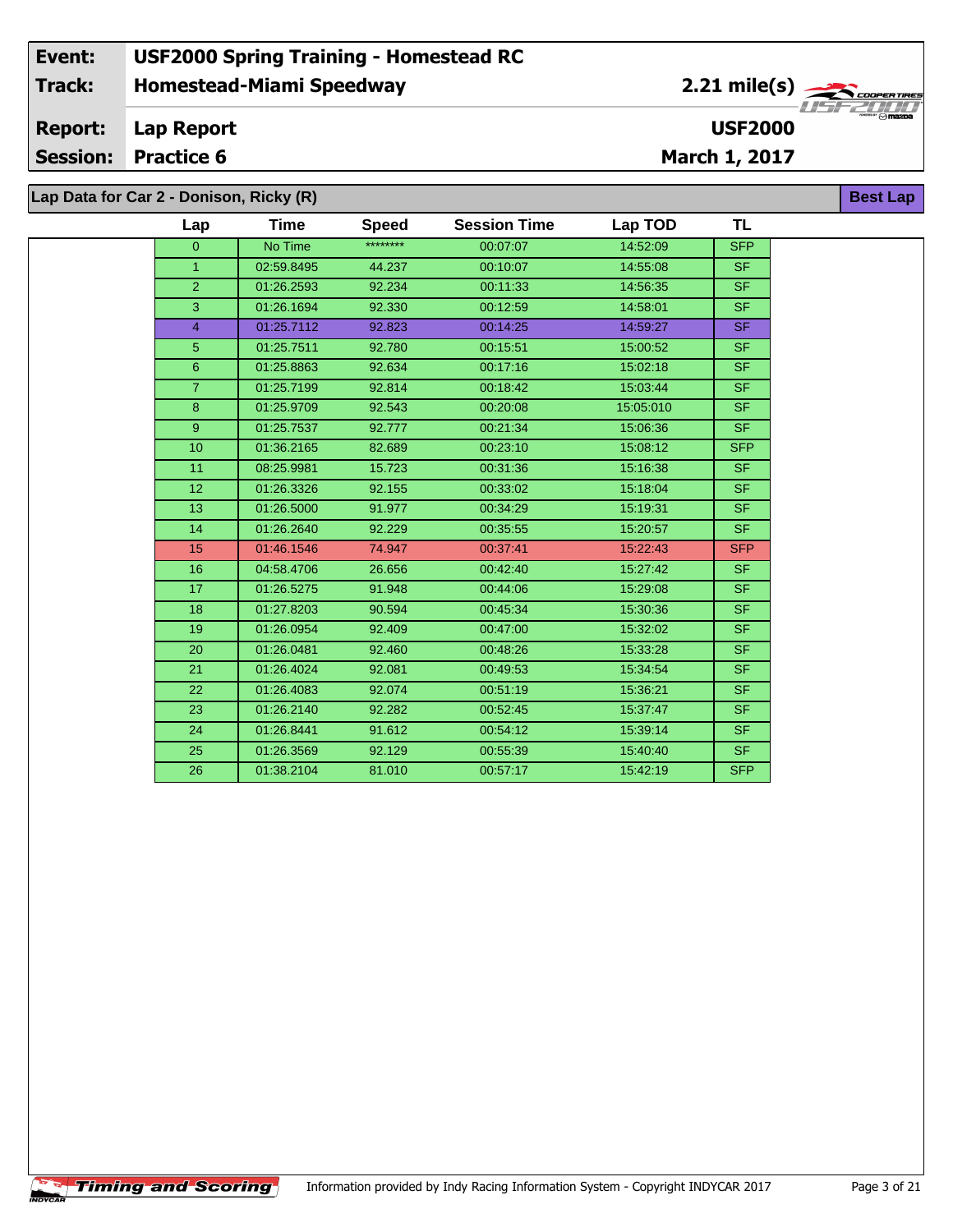### **Homestead-Miami Speedway Lap Report March 1, 2017 Event: USF2000 Spring Training - Homestead RC Track: Report: Session: Practice 6 USF2000** 2.21 mile(s) **Best Lap Lap Data for Car 20 - Horton, Chandler (R)**

| Lap              | <b>Time</b> | <b>Speed</b> | <b>Session Time</b> | Lap TOD   | TL         |
|------------------|-------------|--------------|---------------------|-----------|------------|
| 0                | No Time     | ********     | 00:01:43            | 14:46:45  | <b>SF</b>  |
| $\mathbf{1}$     | 01:28.7852  | 89.610       | 00:03:12            | 14:48:14  | SF.        |
| $\overline{2}$   | 01:28.5260  | 89.872       | 00:04:40            | 14:49:42  | SF.        |
| 3                | 01:27.6053  | 90.816       | 00:06:08            | 14:51:010 | SF.        |
| 4                | 01:27.8485  | 90.565       | 00:07:36            | 14:52:38  | SF.        |
| 5                | 01:28.9941  | 89.399       | 00:09:05            | 14:54:06  | SF.        |
| 6                | 01:27.9167  | 90.495       | 00:10:33            | 14:55:34  | SF.        |
| $\overline{7}$   | 01:28.7147  | 89.681       | 00:12:01            | 14:57:03  | SF.        |
| 8                | 01:28.4599  | 89.939       | 00:13:30            | 14:58:32  | SF.        |
| 9                | 01:27.7940  | 90.621       | 00:14:58            | 14:59:59  | SF.        |
| 10 <sup>10</sup> | 01:28.1295  | 90.276       | 00:16:26            | 15:01:28  | SF.        |
| 11               | 01:28.2022  | 90.202       | 00:17:54            | 15:02:56  | SF.        |
| 12 <sup>2</sup>  | 01:28.4535  | 89.946       | 00:19:22            | 15:04:24  | SF.        |
| 13               | 01:40.5792  | 79.102       | 00:21:03            | 15:06:05  | <b>SFP</b> |
| 14               | 11:33.3235  | 11.475       | 00:32:36            | 15:17:38  | SF.        |
| 15               | 01:28.4226  | 89.977       | 00:34:05            | 15:19:06  | SF.        |
| 16               | 01:45.6851  | 75.280       | 00:35:50            | 15:20:52  | <b>SFP</b> |
| 17               | 07:19.4624  | 18.104       | 00:43:010           | 15:28:12  | <b>SFP</b> |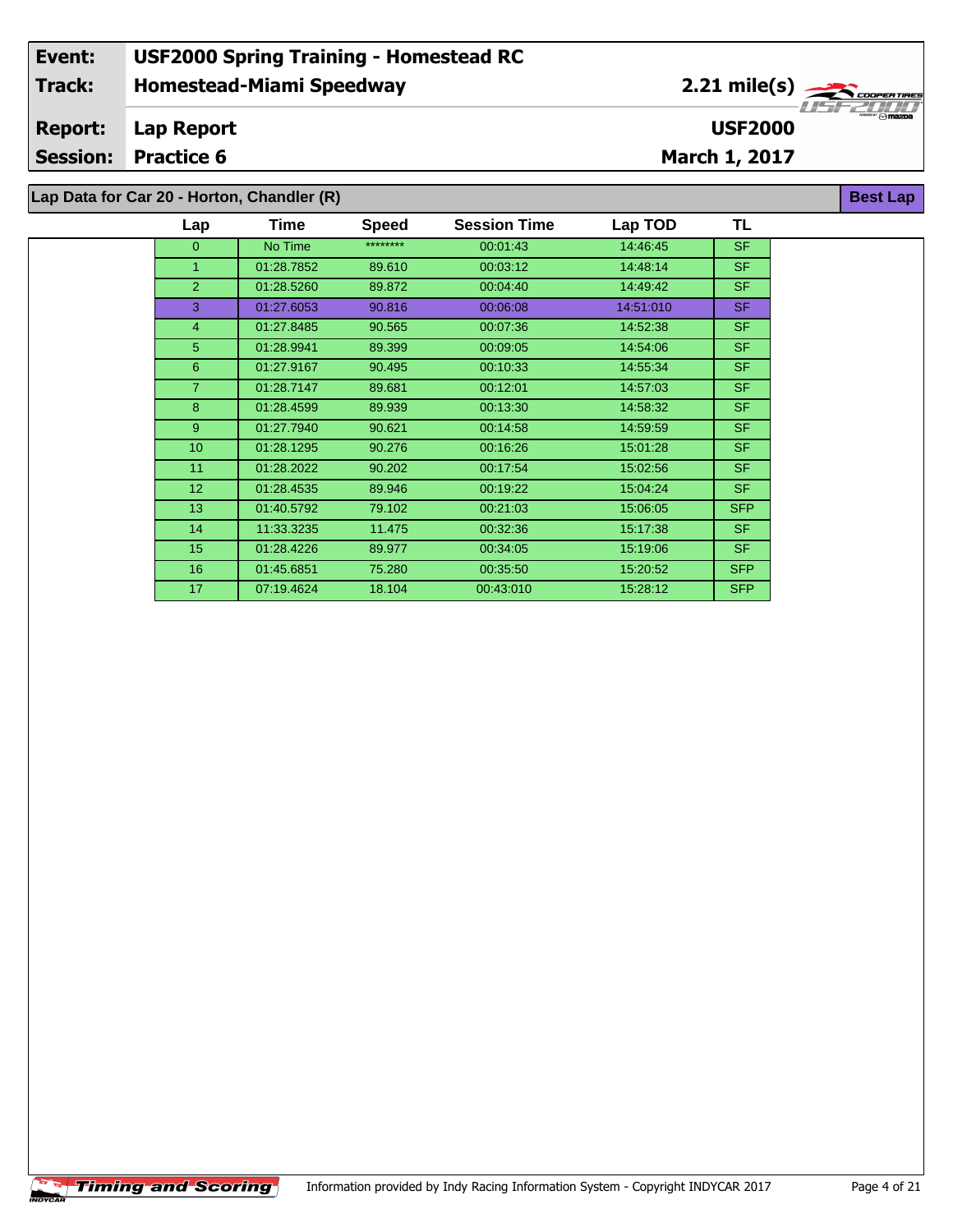### **Homestead-Miami Speedway Lap Report March 1, 2017 Event: USF2000 Spring Training - Homestead RC Track: Report: Session: Practice 6 USF2000** 2.21 mile(s) **Best Lap Lap Data for Car 22 - Ming, Calvin (R)**

| Lap            | <b>Time</b> | <b>Speed</b> | <b>Session Time</b> | Lap TOD  | <b>TL</b>                |
|----------------|-------------|--------------|---------------------|----------|--------------------------|
| $\overline{0}$ | No Time     | ********     | 00:01:45            | 14:46:46 | <b>SF</b>                |
| $\mathbf{1}$   | 01:27.2785  | 91.156       | 00:03:12            | 14:48:14 | <b>SF</b>                |
| $\overline{2}$ | 01:27.1476  | 91.293       | 00:04:39            | 14:49:41 | SF                       |
| 3              | 01:26.4522  | 92.028       | 00:06:06            | 14:51:07 | <b>SF</b>                |
| $\overline{4}$ | 01:26.6740  | 91.792       | 00:07:32            | 14:52:34 | <b>SF</b>                |
| 5              | 01:26.5576  | 91.916       | 00:08:59            | 14:54:01 | <b>SF</b>                |
| 6              | 01:26.3613  | 92.125       | 00:10:25            | 14:55:27 | <b>SF</b>                |
| $\overline{7}$ | 01:26.4041  | 92.079       | 00:11:52            | 14:56:53 | <b>SF</b>                |
| 8              | 01:39.9304  | 79.615       | 00:13:31            | 14:58:33 | <b>SFP</b>               |
| $\overline{9}$ | 03:37.4988  | 36.580       | 00:17:09            | 15:02:11 | S <sub>F</sub>           |
| 10             | 01:26.1376  | 92.364       | 00:18:35            | 15:03:37 | <b>SF</b>                |
| 11             | 01:25.9510  | 92.564       | 00:20:01            | 15:05:03 | SF.                      |
| 12             | 01:26.8347  | 91.622       | 00:21:28            | 15:06:30 | <b>SF</b>                |
| 13             | 01:26.1151  | 92.388       | 00:22:54            | 15:07:56 | S <sub>F</sub>           |
| 14             | 01:38.3104  | 80.927       | 00:24:32            | 15:09:34 | <b>SFP</b>               |
| 15             | 05:42.8435  | 23.206       | 00:30:15            | 15:15:17 | <b>SF</b>                |
| 16             | 01:26.5383  | 91.936       | 00:31:42            | 15:16:44 | $\overline{\mathsf{SF}}$ |
| 17             | 01:27.1690  | 91.271       | 00:33:09            | 15:18:11 | <b>SF</b>                |
| 18             | 01:26.9482  | 91.503       | 00:34:36            | 15:19:38 | <b>SF</b>                |
| 19             | 01:26.7622  | 91.699       | 00:36:03            | 15:21:04 | <b>SF</b>                |
| 20             | 01:44.1988  | 76.354       | 00:37:47            | 15:22:49 | <b>SFP</b>               |
| 21             | 06:54.3913  | 19.199       | 00:44:41            | 15:29:43 | <b>SF</b>                |
| 22             | 01:26.2785  | 92.213       | 00:46:07            | 15:31:09 | <b>SF</b>                |
| 23             | 01:25.5541  | 92.994       | 00:47:33            | 15:32:35 | <b>SF</b>                |
| 24             | 01:25.4146  | 93.146       | 00:48:58            | 15:34:00 | <b>SF</b>                |
| 25             | 01:25.5569  | 92.991       | 00:50:24            | 15:35:26 | <b>SF</b>                |
| 26             | 01:25.4270  | 93.132       | 00:51:49            | 15:36:51 | <b>SF</b>                |
| 27             | 01:40.6834  | 79.020       | 00:53:30            | 15:38:32 | <b>SFP</b>               |
| 28             | 04:02.5442  | 32.802       | 00:57:33            | 15:42:34 | <b>SF</b>                |
| 29             | 01:25.7024  | 92.833       | 00:58:58            | 15:44:00 | SF.                      |
| 30             | 01:25.6778  | 92.860       | 01:00:24            | 15:45:26 | <b>SF</b>                |

 $\sqrt{\textbf{T}}$ iming and Scoring $\sqrt{\textbf{S}}$ 

÷.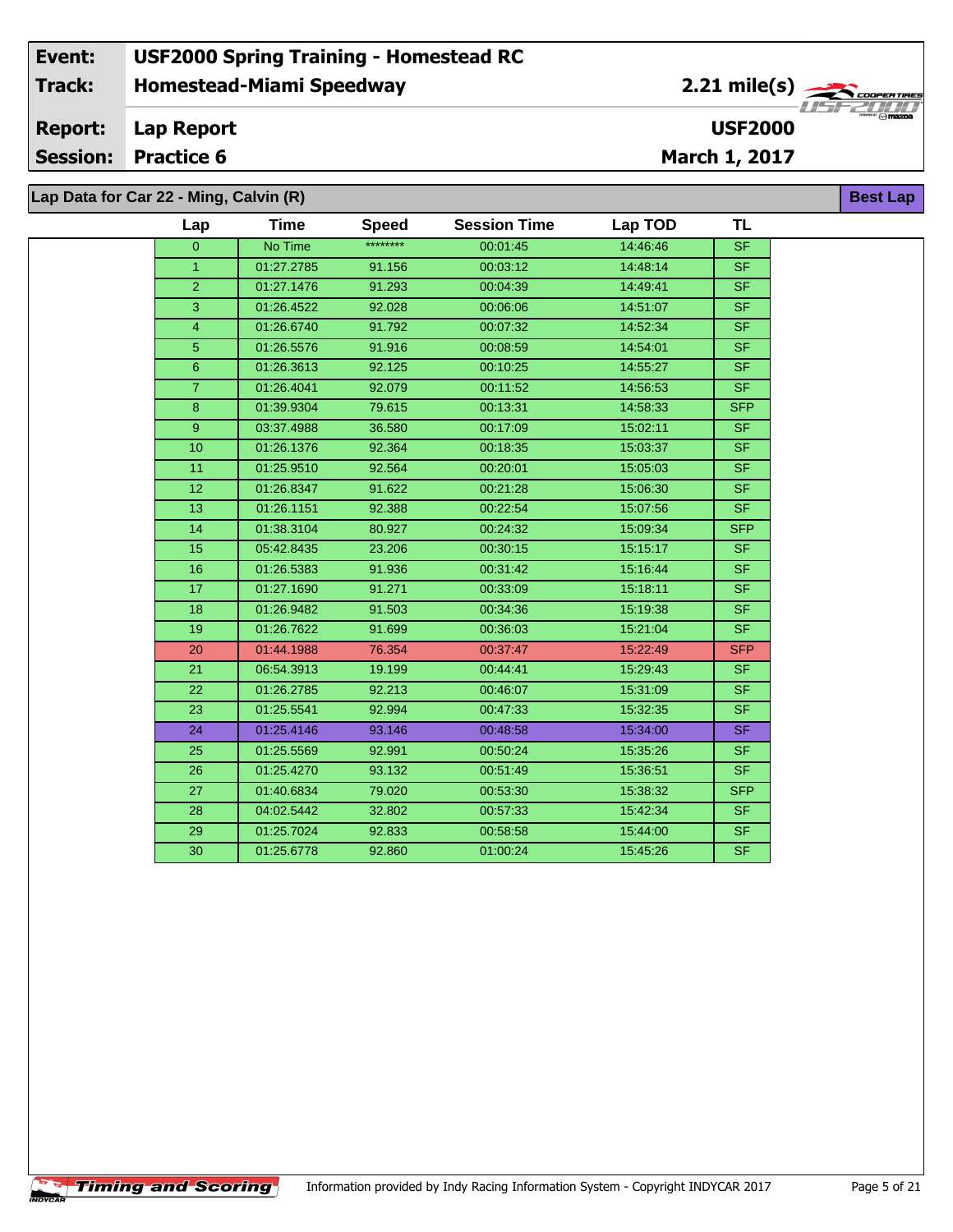**Lap Data for Car 23 - Kohl, Lucas**

 $\uparrow$ Timing and Scoring $\uparrow$ 

 $\overline{\phantom{a}}$ 

| Lap            | <b>Time</b> | <b>Speed</b> | <b>Session Time</b> | Lap TOD  | <b>TL</b>  |
|----------------|-------------|--------------|---------------------|----------|------------|
| $\overline{0}$ | No Time     | ********     | 00:02:06            | 14:47:08 | SF         |
| 1 <sup>1</sup> | 01:27.5904  | 90.832       | 00:03:33            | 14:48:35 | <b>SF</b>  |
| $\overline{2}$ | 01:28.1373  | 90.268       | 00:05:02            | 14:50:03 | SF.        |
| $\overline{3}$ | 01:27.2426  | 91.194       | 00:06:29            | 14:51:31 | SF         |
| $\overline{4}$ | 01:26.9735  | 91.476       | 00:07:56            | 14:52:58 | <b>SF</b>  |
| 5 <sup>5</sup> | 01:27.0115  | 91.436       | 00:09:23            | 14:54:25 | SF         |
| $6^{\circ}$    | 01:26.9725  | 91.477       | 00:10:50            | 14:55:52 | <b>SF</b>  |
| $\overline{7}$ | 01:27.3590  | 91.072       | 00:12:17            | 14:57:19 | SF         |
| 8 <sup>°</sup> | 01:26.7482  | 91.714       | 00:13:44            | 14:58:46 | <b>SF</b>  |
| 9 <sup>°</sup> | 01:27.2445  | 91.192       | 00:15:11            | 15:00:13 | <b>SF</b>  |
| 10             | 01:27.1271  | 91.315       | 00:16:38            | 15:01:40 | <b>SF</b>  |
| 11             | 01:27.8964  | 90.516       | 00:18:06            | 15:03:08 | <b>SF</b>  |
| 12             | 01:39.7844  | 79.732       | 00:19:46            | 15:04:48 | <b>SFP</b> |
| 13             | 04:02.6735  | 32.785       | 00:23:49            | 15:08:50 | SF.        |
| 14             | 01:27.3126  | 91.121       | 00:25:16            | 15:10:18 | SF         |
| 15             | 01:26.7223  | 91.741       | 00:26:43            | 15:11:44 | <b>SF</b>  |
| 16             | 01:26.8497  | 91.607       | 00:28:010           | 15:13:11 | SF         |
| 17             | 01:26.8927  | 91.561       | 00:29:36            | 15:14:38 | <b>SF</b>  |
| 18             | 01:41.6104  | 78.299       | 00:31:18            | 15:16:20 | <b>SFP</b> |
| 19             | 13:24.5227  | 9.889        | 00:44:43            | 15:29:44 | <b>SF</b>  |
| 20             | 01:26.3723  | 92.113       | 00:46:09            | 15:31:11 | <b>SF</b>  |
| 21             | 01:25.7078  | 92.827       | 00:47:35            | 15:32:36 | <b>SF</b>  |
| 22             | 01:26.5816  | 91.890       | 00:49:01            | 15:34:03 | SF.        |
| 23             | 01:26.1695  | 92.330       | 00:50:27            | 15:35:29 | <b>SF</b>  |
| 24             | 01:37.6663  | 81.461       | 00:52:05            | 15:37:07 | <b>SFP</b> |
| 25             | 04:43.9305  | 28.021       | 00:56:49            | 15:41:51 | <b>SF</b>  |
| 26             | 01:26.0510  | 92.457       | 00:58:15            | 15:43:17 | <b>SF</b>  |
| 27             | 01:25.9381  | 92.578       | 00:59:41            | 15:44:43 | <b>SF</b>  |
| 28             | 01:40.0276  | 79.538       | 01:01:21            | 15:46:23 | <b>SFP</b> |

**Best Lap**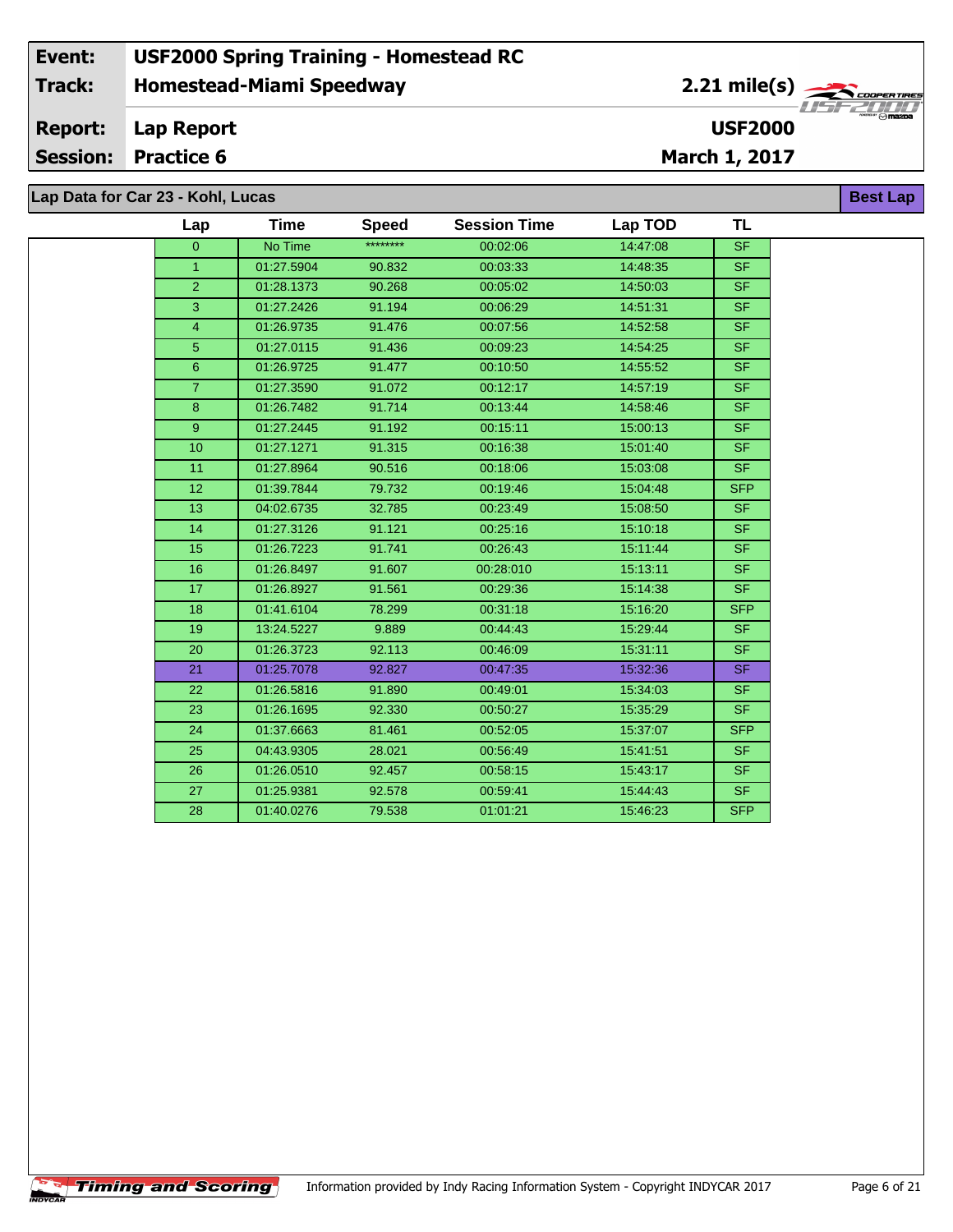**Lap Data for Car 3 - Askew, Oliver (R)**

| Lap             | Time       | <b>Speed</b> | <b>Session Time</b> | Lap TOD  | TL         |
|-----------------|------------|--------------|---------------------|----------|------------|
| $\overline{0}$  | No Time    | ********     | 00:12:22            | 14:57:24 | <b>SF</b>  |
| $\overline{1}$  | 01:25.6402 | 92.900       | 00:13:48            | 14:58:49 | <b>SF</b>  |
| $\overline{2}$  | 01:25.2116 | 93.368       | 00:15:13            | 15:00:15 | <b>SF</b>  |
| 3               | 01:25.5107 | 93.041       | 00:16:38            | 15:01:40 | <b>SF</b>  |
| 4               | 01:25.2005 | 93.380       | 00:18:04            | 15:03:05 | <b>SF</b>  |
| 5               | 01:25.1040 | 93.486       | 00:19:29            | 15:04:30 | <b>SF</b>  |
| $6\overline{6}$ | 01:25.0943 | 93.496       | 00:20:54            | 15:05:56 | <b>SF</b>  |
| $\overline{7}$  | 01:25.1461 | 93.439       | 00:22:19            | 15:07:21 | <b>SF</b>  |
| 8               | 01:25.3556 | 93.210       | 00:23:44            | 15:08:46 | <b>SF</b>  |
| 9               | 01:25.3403 | 93.227       | 00:25:010           | 15:10:11 | <b>SF</b>  |
| 10              | 01:25.3481 | 93.218       | 00:26:35            | 15:11:37 | <b>SF</b>  |
| 11              | 01:31.1544 | 87.280       | 00:28:06            | 15:13:08 | <b>SF</b>  |
| 12 <sup>2</sup> | 01:27.1250 | 91.317       | 00:29:33            | 15:14:35 | <b>SF</b>  |
| 13 <sup>2</sup> | 01:25.4903 | 93.063       | 00:30:59            | 15:16:01 | <b>SF</b>  |
| 14              | 01:25.4348 | 93.124       | 00:32:24            | 15:17:26 | <b>SF</b>  |
| 15              | 01:25.2167 | 93.362       | 00:33:49            | 15:18:51 | <b>SF</b>  |
| 16              | 01:25.3562 | 93.209       | 00:35:15            | 15:20:17 | <b>SF</b>  |
| 17 <sup>2</sup> | 01:25.6921 | 92.844       | 00:36:40            | 15:21:42 | <b>SF</b>  |
| 18              | 01:47.7503 | 73.837       | 00:38:28            | 15:23:30 | <b>SFP</b> |
| 19              | 05:19.1214 | 24.931       | 00:43:47            | 15:28:49 | <b>SF</b>  |
| 20              | 01:25.6665 | 92.872       | 00:45:13            | 15:30:15 | <b>SF</b>  |
| 21              | 01:25.6058 | 92.938       | 00:46:39            | 15:31:40 | <b>SF</b>  |
| 22              | 01:37.5425 | 81.564       | 00:48:16            | 15:33:18 | <b>SFP</b> |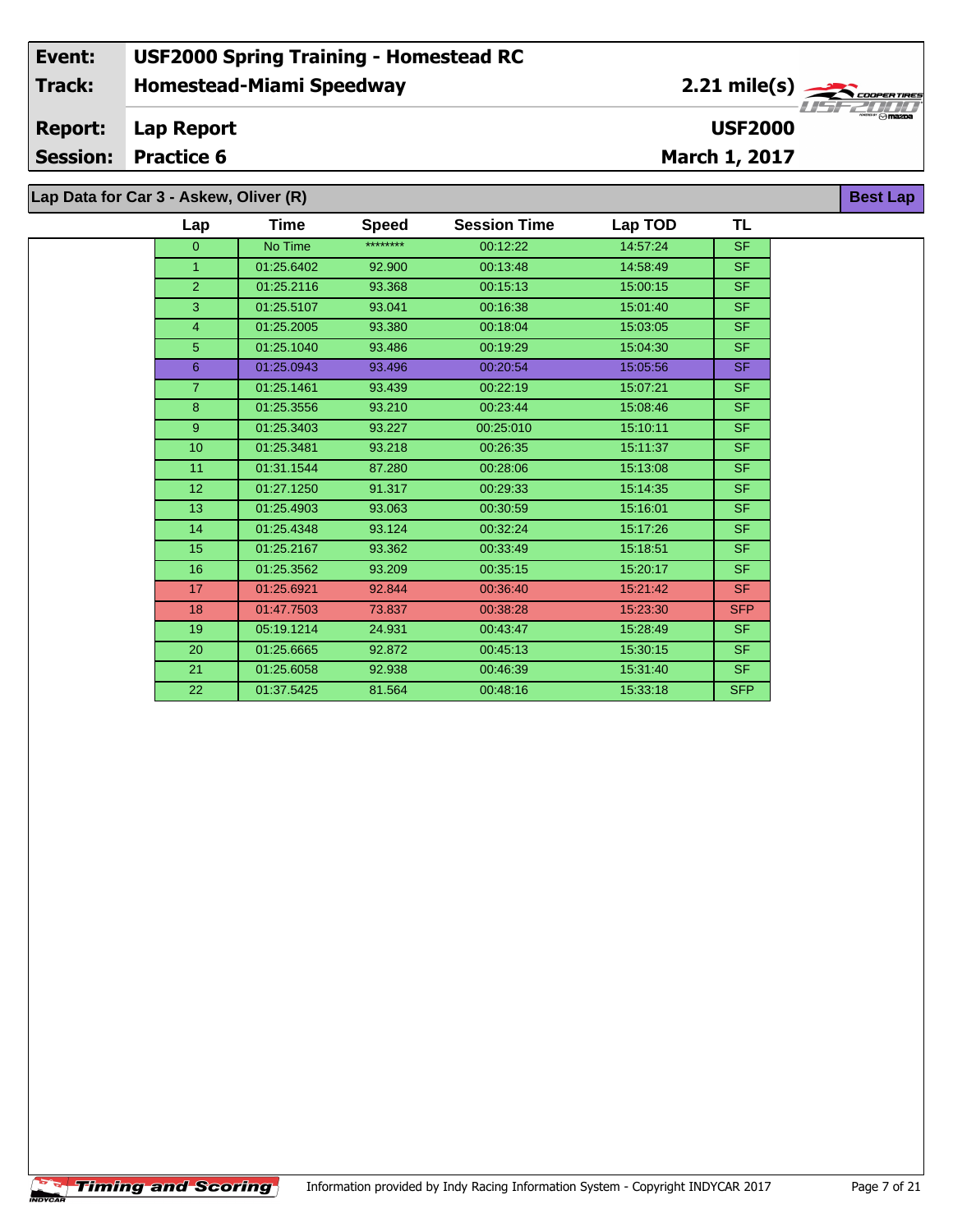### **Homestead-Miami Speedway Lap Report March 1, 2017 Event: USF2000 Spring Training - Homestead RC Track: Report: Session: Practice 6 USF2000** 2.21 mile(s) **Best Lap Lap Data for Car 31 - Kirkwood, Kyle (R)**

**TL**

| Lap Data for Gar 31 - Kirkwood, Kyle (R) |     |      |             |
|------------------------------------------|-----|------|-------------|
|                                          | Lap | Time | <b>Spee</b> |

| Lap             | Time       | Speed    | <b>Session Time</b> | Lap TOD  | <b>TL</b>                |
|-----------------|------------|----------|---------------------|----------|--------------------------|
| $\Omega$        | No Time    | ******** | 00:02:11            | 14:47:12 | <b>SF</b>                |
| $\mathbf{1}$    | 01:27.3717 | 91.059   | 00:03:38            | 14:48:40 | SF.                      |
| $\overline{2}$  | 01:27.5146 | 90.911   | 00:05:06            | 14:50:07 | $\overline{\mathsf{SF}}$ |
| 3               | 01:26.9645 | 91.486   | 00:06:32            | 14:51:34 | SF.                      |
| $\overline{4}$  | 01:27.1073 | 91.336   | 00:07:60            | 14:53:01 | <b>SF</b>                |
| 5               | 01:37.0013 | 82.020   | 00:09:37            | 14:54:38 | <b>SFP</b>               |
| $6\phantom{a}$  | 04:54.2435 | 27.039   | 00:14:31            | 14:59:33 | <b>SF</b>                |
| $\overline{7}$  | 01:26.2890 | 92.202   | 00:15:57            | 15:00:59 | SF.                      |
| 8               | 01:26.0406 | 92.468   | 00:17:23            | 15:02:25 | SF.                      |
| 9 <sup>°</sup>  | 01:27.9483 | 90.462   | 00:18:51            | 15:03:53 | <b>SF</b>                |
| 10              | 01:25.8350 | 92.689   | 00:20:17            | 15:05:19 | <b>SF</b>                |
| 11              | 01:25.7202 | 92.814   | 00:21:43            | 15:06:44 | SF.                      |
| 12 <sub>2</sub> | 01:25.8849 | 92.636   | 00:23:09            | 15:08:10 | <b>SF</b>                |
| 13              | 01:25.9337 | 92.583   | 00:24:34            | 15:09:36 | SF.                      |
| 14              | 01:27.8660 | 90.547   | 00:26:02            | 15:11:04 | SF.                      |
| 15              | 01:36.1644 | 82.733   | 00:27:39            | 15:12:40 | SF.                      |
| 16              | 01:26.3311 | 92.157   | 00:29:05            | 15:14:07 | <b>SF</b>                |
| 17              | 01:37.1817 | 81.867   | 00:30:42            | 15:15:44 | SFP                      |
| 18              | 14:24.7265 | 9.201    | 00:45:07            | 15:30:09 | SF.                      |
| 19              | 01:50.2982 | 72.132   | 00:46:57            | 15:31:59 | SFP                      |
| 20              | 03:23.3051 | 39.133   | 00:50:20            | 15:35:22 | <b>SF</b>                |
| 21              | 01:25.8944 | 92.625   | 00:51:46            | 15:36:48 | SF.                      |
| 22              | 01:25.4734 | 93.082   | 00:53:12            | 15:38:14 | SF.                      |
| 23              | 01:25.5221 | 93.029   | 00:54:37            | 15:39:39 | SF.                      |
| 24              | 01:25.6425 | 92.898   | 00:56:03            | 15:41:05 | SF.                      |
| 25              | 01:26.1113 | 92.392   | 00:57:29            | 15:42:31 | SF.                      |
| 26              | 01:25.6738 | 92.864   | 00:58:55            | 15:43:56 | SF.                      |
| 27              | 01:26.2016 | 92.295   | 01:00:21            | 15:45:23 | <b>SF</b>                |
|                 |            |          |                     |          |                          |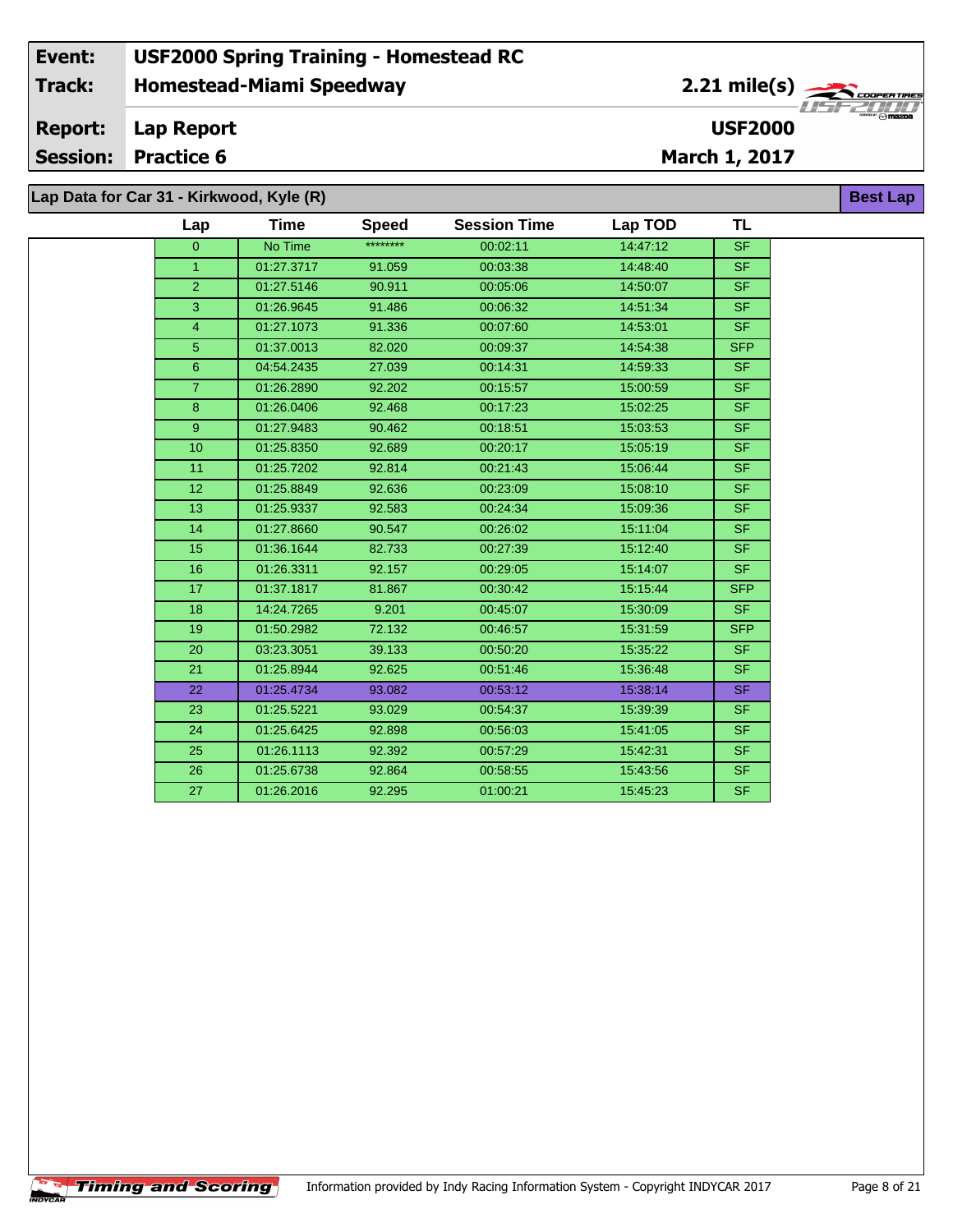### **Homestead-Miami Speedway Lap Report March 1, 2017 Event: USF2000 Spring Training - Homestead RC Track: Report: Session: Practice 6 USF2000** 2.21 mile(s) **Best Lap Lap Data for Car 34 - Wright, Kris (R)**

| Lap             | Time       | <b>Speed</b> | <b>Session Time</b> | Lap TOD  | <b>TL</b>  |
|-----------------|------------|--------------|---------------------|----------|------------|
| $\overline{0}$  | No Time    | ********     | 00:01:51            | 14:46:53 | SF         |
| $\mathbf{1}$    | 01:27.7108 | 90.707       | 00:03:19            | 14:48:21 | <b>SF</b>  |
| $\overline{2}$  | 01:26.7496 | 91.712       | 00:04:46            | 14:49:47 | <b>SF</b>  |
| $\overline{3}$  | 01:27.0529 | 91.393       | 00:06:13            | 14:51:14 | <b>SF</b>  |
| $\overline{4}$  | 01:27.0636 | 91.381       | 00:07:40            | 14:52:41 | SF         |
| $\overline{5}$  | 01:26.7646 | 91.696       | 00:09:06            | 14:54:08 | SF         |
| $\overline{6}$  | 01:26.9088 | 91.544       | 00:10:33            | 14:55:35 | <b>SF</b>  |
| $\overline{7}$  | 01:27.4578 | 90.970       | 00:12:01            | 14:57:03 | SF.        |
| 8               | 01:26.9325 | 91.519       | 00:13:28            | 14:58:29 | SF.        |
| 9               | 01:27.9156 | 90.496       | 00:14:56            | 14:59:57 | SF.        |
| 10              | 01:26.7837 | 91.676       | 00:16:22            | 15:01:24 | <b>SF</b>  |
| 11              | 01:37.0128 | 82.010       | 00:17:59            | 15:03:01 | <b>SFP</b> |
| 12              | 05:11.5890 | 25.534       | 00:23:11            | 15:08:13 | SF.        |
| 13              | 01:27.2052 | 91.233       | 00:24:38            | 15:09:40 | SF.        |
| 14              | 01:26.8221 | 91.636       | 00:26:05            | 15:11:07 | SF         |
| 15              | 01:28.8555 | 89.539       | 00:27:34            | 15:12:36 | <b>SF</b>  |
| 16              | 01:27.3785 | 91.052       | 00:29:01            | 15:14:03 | SF.        |
| 17              | 01:40.2770 | 79.340       | 00:30:42            | 15:15:43 | <b>SF</b>  |
| 18              | 01:26.7930 | 91.666       | 00:32:08            | 15:17:10 | SF         |
| 19              | 01:26.3993 | 92.084       | 00:33:35            | 15:18:37 | <b>SF</b>  |
| 20              | 01:34.0854 | 84.561       | 00:35:09            | 15:20:11 | <b>SFP</b> |
| 21              | 07:53.8111 | 16.792       | 00:43:03            | 15:28:04 | <b>SF</b>  |
| 22              | 01:27.1897 | 91.249       | 00:44:30            | 15:29:32 | <b>SF</b>  |
| $\overline{23}$ | 01:35.6598 | 83.170       | 00:46:05            | 15:31:07 | <b>SFP</b> |
| 24              | 03:23.0044 | 39.191       | 00:49:28            | 15:34:30 | <b>SF</b>  |
| 25              | 01:26.0173 | 92.493       | 00:50:54            | 15:35:56 | <b>SF</b>  |
| 26              | 01:25.6730 | 92.865       | 00:52:20            | 15:37:22 | SF.        |
| 27              | 01:25.7332 | 92.800       | 00:53:46            | 15:38:48 | <b>SF</b>  |
| 28              | 01:25.9629 | 92.552       | 00:55:12            | 15:40:14 | <b>SF</b>  |
| 29              | 01:29.3526 | 89.040       | 00:56:41            | 15:41:43 | SF.        |
| 30              | 01:26.3485 | 92.138       | 00:58:08            | 15:43:09 | SF.        |
| 31              | 01:36.2051 | 82.698       | 00:59:44            | 15:44:46 | <b>SFP</b> |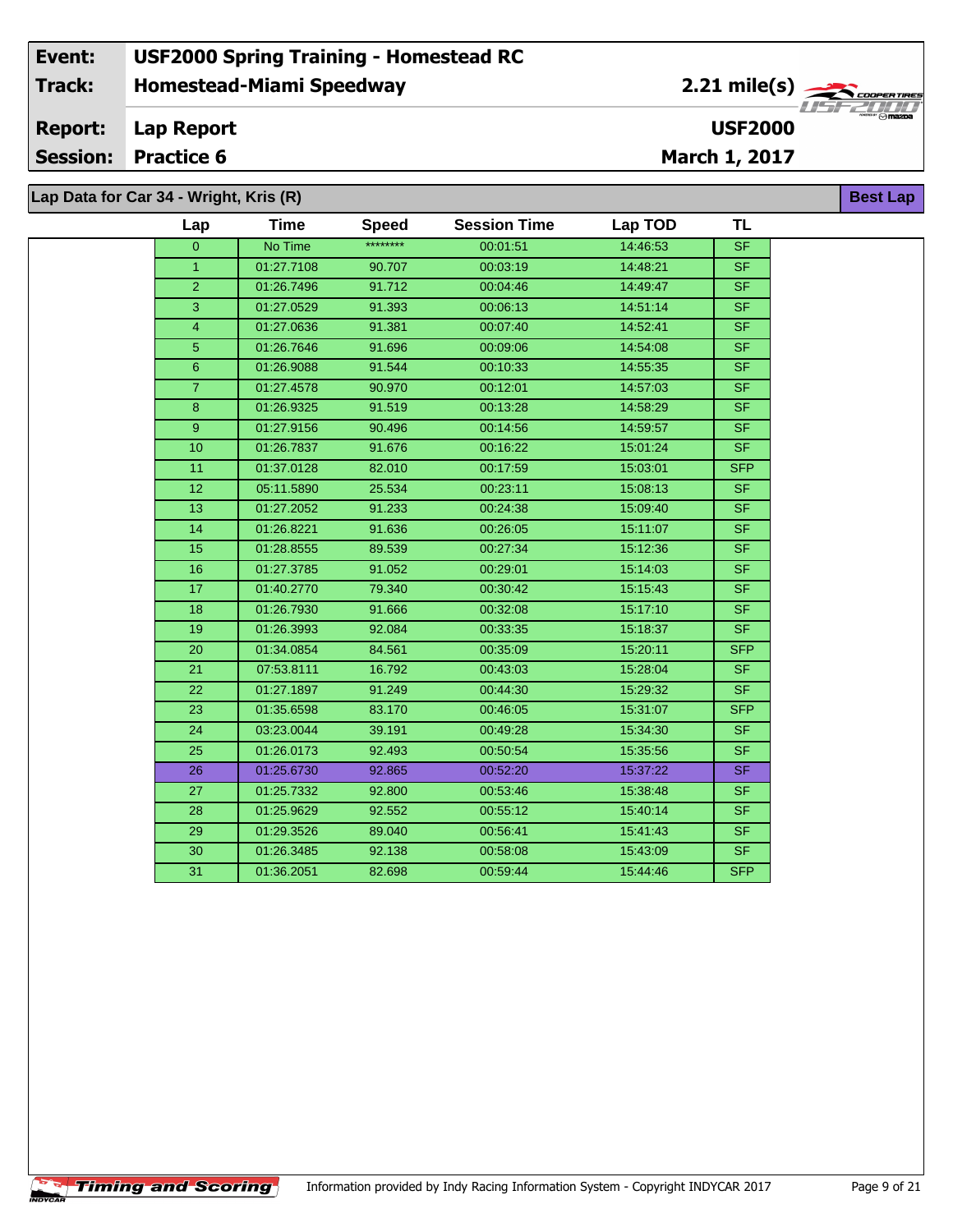**Lap Data for Car 36 - Dickerson, Dakota**

| Lap            | Time       | <b>Speed</b> | <b>Session Time</b> | Lap TOD  | TL         |
|----------------|------------|--------------|---------------------|----------|------------|
| 0              | No Time    | ********     | 00:17:15            | 15:02:16 | <b>SF</b>  |
| 1              | 01:26.9091 | 91.544       | 00:18:42            | 15:03:43 | SF.        |
| $\overline{2}$ | 01:27.1523 | 91.288       | 00:20:09            | 15:05:11 | SF.        |
| 3              | 01:26.5505 | 91.923       | 00:21:35            | 15:06:37 | <b>SF</b>  |
| 4              | 01:26.7961 | 91.663       | 00:23:02            | 15:08:04 | <b>SF</b>  |
| 5              | 01:26.6659 | 91.801       | 00:24:29            | 15:09:31 | <b>SF</b>  |
| 6              | 01:28.7693 | 89.626       | 00:25:57            | 15:10:59 | SF.        |
| $\overline{7}$ | 01:28.1118 | 90.294       | 00:27:26            | 15:12:27 | SF.        |
| 8              | 01:41.3151 | 78.527       | 00:29:07            | 15:14:09 | <b>SFP</b> |
| 9              | 17:14.8133 | 7.688        | 00:46:22            | 15:31:24 | <b>SF</b>  |
| 10             | 01:31.4044 | 87.042       | 00:47:53            | 15:32:55 | <b>SF</b>  |
| 11             | 01:25.9592 | 92.556       | 00:49:19            | 15:34:21 | <b>SF</b>  |
| 12             | 01:26.2607 | 92.232       | 00:50:45            | 15:35:47 | SF.        |
| 13             | 01:25.9217 | 92.596       | 00:52:11            | 15:37:13 | SF.        |
| 14             | 01:27.1669 | 91.273       | 00:53:38            | 15:38:40 | <b>SF</b>  |
| 15             | 01:26.0314 | 92.478       | 00:55:04            | 15:40:06 | <b>SF</b>  |
| 16             | 01:27.2791 | 91.156       | 00:56:32            | 15:41:34 | SF.        |
| 17             | 01:26.0672 | 92.439       | 00:57:58            | 15:42:60 | <b>SF</b>  |
| 18             | 01:25.8526 | 92.670       | 00:59:24            | 15:44:25 | <b>SF</b>  |
| 19             | 01:39.5072 | 79.954       | 01:01:03            | 15:46:05 | <b>SFP</b> |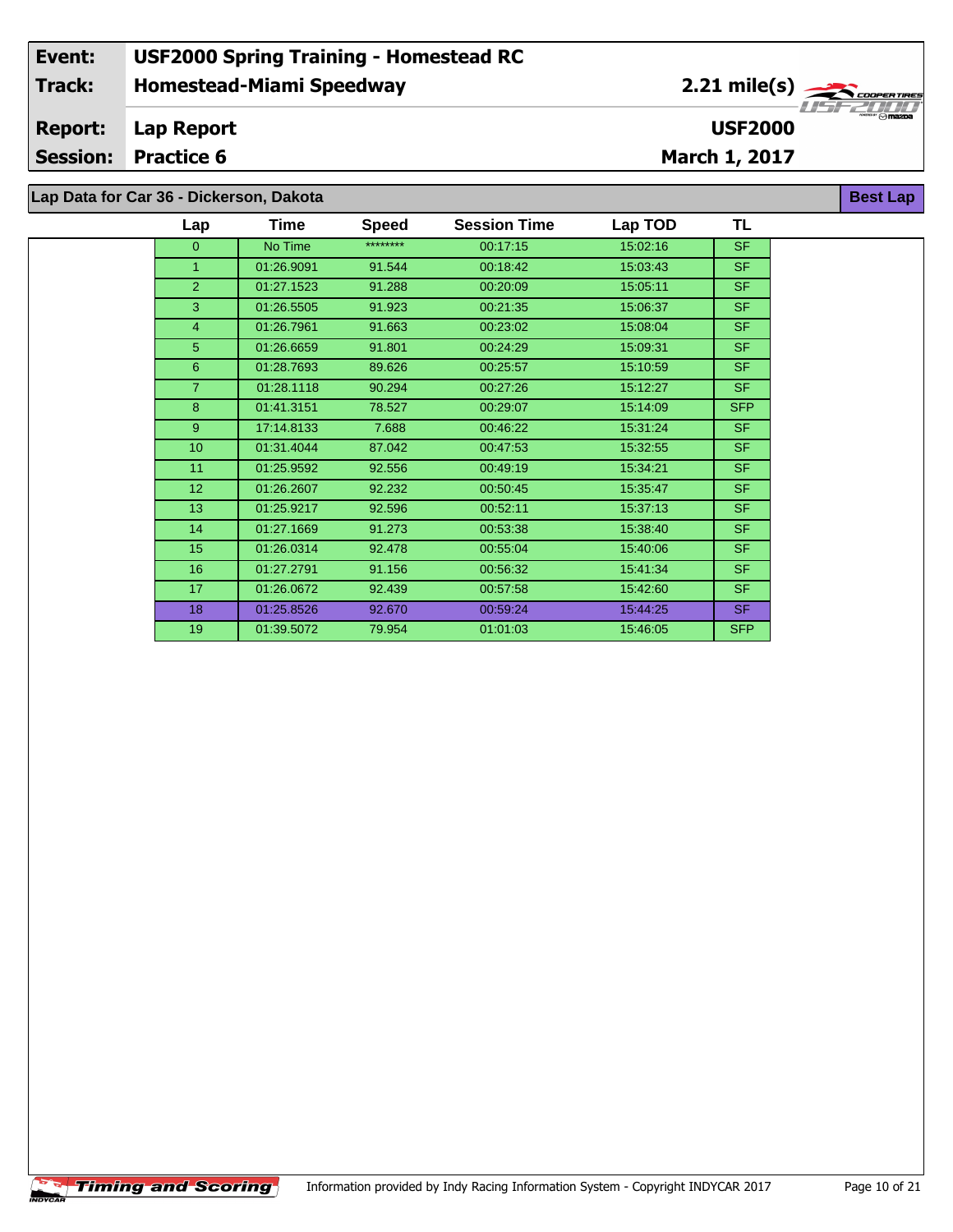**Lap Data for Car 37 - Castro, Andre (R)**

| Lap             | Time       | <b>Speed</b> | <b>Session Time</b> | Lap TOD  | TL         |
|-----------------|------------|--------------|---------------------|----------|------------|
| $\overline{0}$  | No Time    | ********     | 00:17:29            | 15:02:31 | <b>SF</b>  |
| $\mathbf{1}$    | 01:26.8108 | 91.648       | 00:18:56            | 15:03:58 | <b>SF</b>  |
| $\overline{2}$  | 01:26.0652 | 92.442       | 00:20:22            | 15:05:24 | <b>SF</b>  |
| 3               | 01:26.1432 | 92.358       | 00:21:48            | 15:06:50 | <b>SF</b>  |
| $\overline{4}$  | 01:26.4195 | 92.063       | 00:23:15            | 15:08:17 | <b>SF</b>  |
| 5               | 01:41.2909 | 78.546       | 00:24:56            | 15:09:58 | <b>SF</b>  |
| 6               | 01:29.1151 | 89.278       | 00:26:25            | 15:11:27 | <b>SF</b>  |
| $\overline{7}$  | 01:26.2846 | 92.206       | 00:27:52            | 15:12:53 | <b>SF</b>  |
| 8               | 01:44.3362 | 76.253       | 00:29:36            | 15:14:38 | <b>SFP</b> |
| 9 <sup>°</sup>  | 17:22.3317 | 7.633        | 00:46:58            | 15:32:00 | <b>SF</b>  |
| 10              | 01:25.1785 | 93.404       | 00:48:23            | 15:33:25 | <b>SF</b>  |
| 11              | 01:25.3324 | 93.235       | 00:49:49            | 15:34:51 | <b>SF</b>  |
| 12              | 01:25.9629 | 92.552       | 00:51:15            | 15:36:16 | <b>SF</b>  |
| 13              | 01:25.5302 | 93.020       | 00:52:40            | 15:37:42 | <b>SF</b>  |
| 14              | 01:25.4001 | 93.161       | 00:54:06            | 15:39:07 | <b>SF</b>  |
| 15 <sub>2</sub> | 01:25.5672 | 92.980       | 00:55:31            | 15:40:33 | <b>SF</b>  |
| 16              | 01:26.0829 | 92.423       | 00:56:57            | 15:41:59 | <b>SF</b>  |
| 17              | 01:25.6795 | 92.858       | 00:58:23            | 15:43:25 | <b>SF</b>  |
| 18              | 01:25.8785 | 92.643       | 00:59:49            | 15:44:51 | <b>SF</b>  |
| 19              | 01:47.1893 | 74.224       | 01:01:36            | 15:46:38 | <b>SFP</b> |
|                 |            |              |                     |          |            |

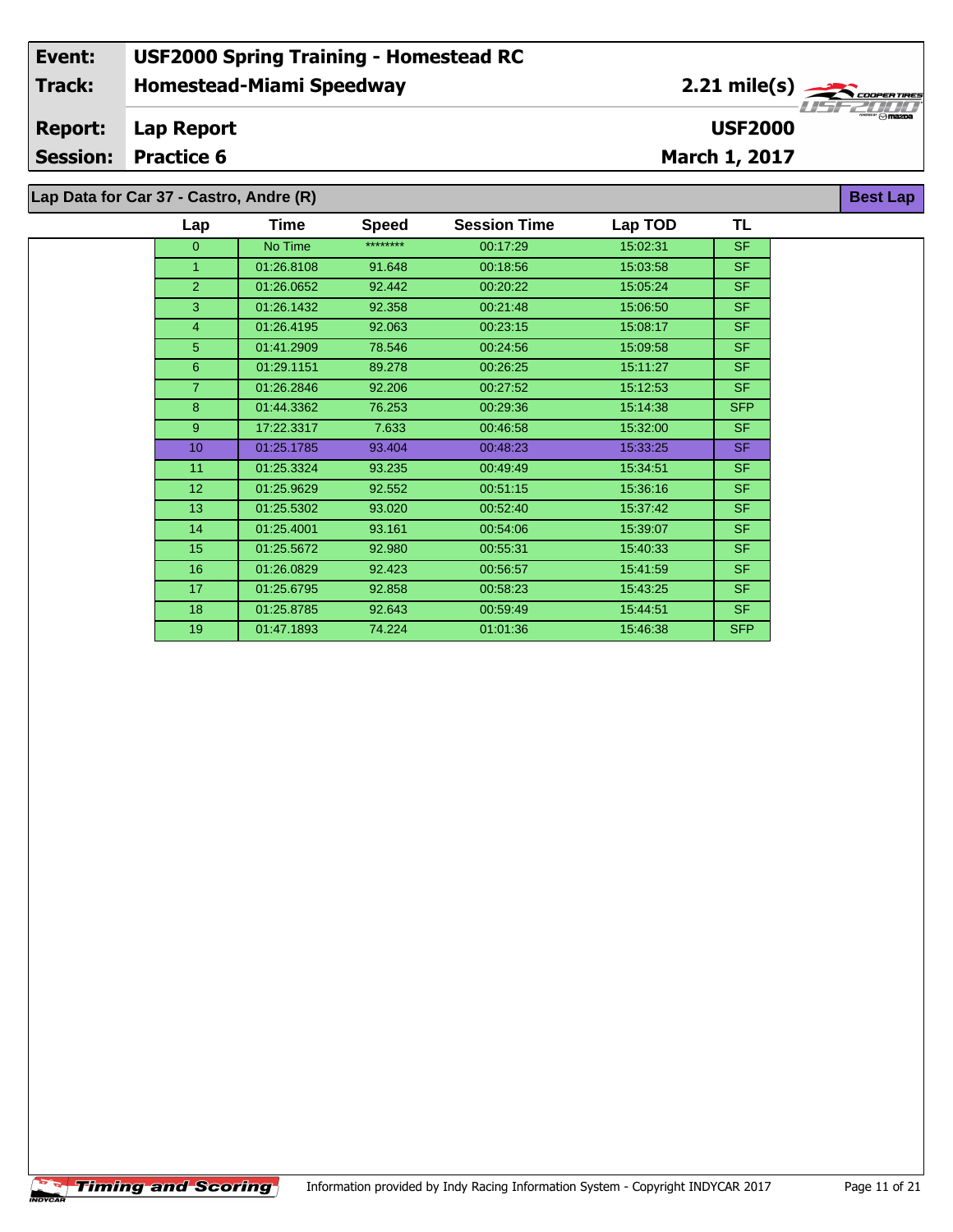|  |  |  |  |  | Lap Data for Car 38 - VeeKay, Rinus (R) |  |  |  |
|--|--|--|--|--|-----------------------------------------|--|--|--|
|--|--|--|--|--|-----------------------------------------|--|--|--|

| Lap            | Time       | <b>Speed</b> | <b>Session Time</b> | Lap TOD  | TL         |
|----------------|------------|--------------|---------------------|----------|------------|
| $\overline{0}$ | No Time    | ********     | 00:17:22            | 15:02:24 | <b>SF</b>  |
| 1              | 01:26.0488 | 92.459       | 00:18:48            | 15:03:50 | <b>SF</b>  |
| $\overline{2}$ | 01:25.8330 | 92.692       | 00:20:14            | 15:05:16 | <b>SF</b>  |
| 3              | 01:25.5674 | 92.979       | 00:21:39            | 15:06:41 | <b>SF</b>  |
| 4              | 01:26.5560 | 91.917       | 00:23:06            | 15:08:08 | <b>SF</b>  |
| 5              | 01:25.9139 | 92.604       | 00:24:32            | 15:09:34 | <b>SF</b>  |
| 6              | 01:26.2591 | 92.234       | 00:25:58            | 15:10:60 | <b>SF</b>  |
| $\overline{7}$ | 01:26.6702 | 91.796       | 00:27:25            | 15:12:26 | <b>SF</b>  |
| 8              | 01:41.1100 | 78.687       | 00:29:06            | 15:14:08 | <b>SFP</b> |
| 9              | 17:29.0868 | 7.584        | 00:46:35            | 15:31:37 | <b>SF</b>  |
| 10             | 01:30.8166 | 87.605       | 00:48:06            | 15:33:07 | <b>SF</b>  |
| 11             | 01:24.9897 | 93.611       | 00:49:31            | 15:34:32 | <b>SF</b>  |
| 12             | 01:25.0155 | 93.583       | 00:50:56            | 15:35:57 | <b>SF</b>  |
| 13             | 01:31.5631 | 86.891       | 00:52:27            | 15:37:29 | <b>SF</b>  |
| 14             | 01:25.4415 | 93.116       | 00:53:53            | 15:38:54 | <b>SF</b>  |
| 15             | 01:25.1390 | 93.447       | 00:55:18            | 15:40:20 | <b>SF</b>  |
| 16             | 01:25.5048 | 93.047       | 00:56:43            | 15:41:45 | <b>SF</b>  |
| 17             | 01:29.7848 | 88.612       | 00:58:13            | 15:43:15 | <b>SF</b>  |
| 18             | 01:25.3901 | 93.172       | 00:59:39            | 15:44:40 | <b>SF</b>  |
| 19             | 01:40.7298 | 78.984       | 01:01:19            | 15:46:21 | <b>SFP</b> |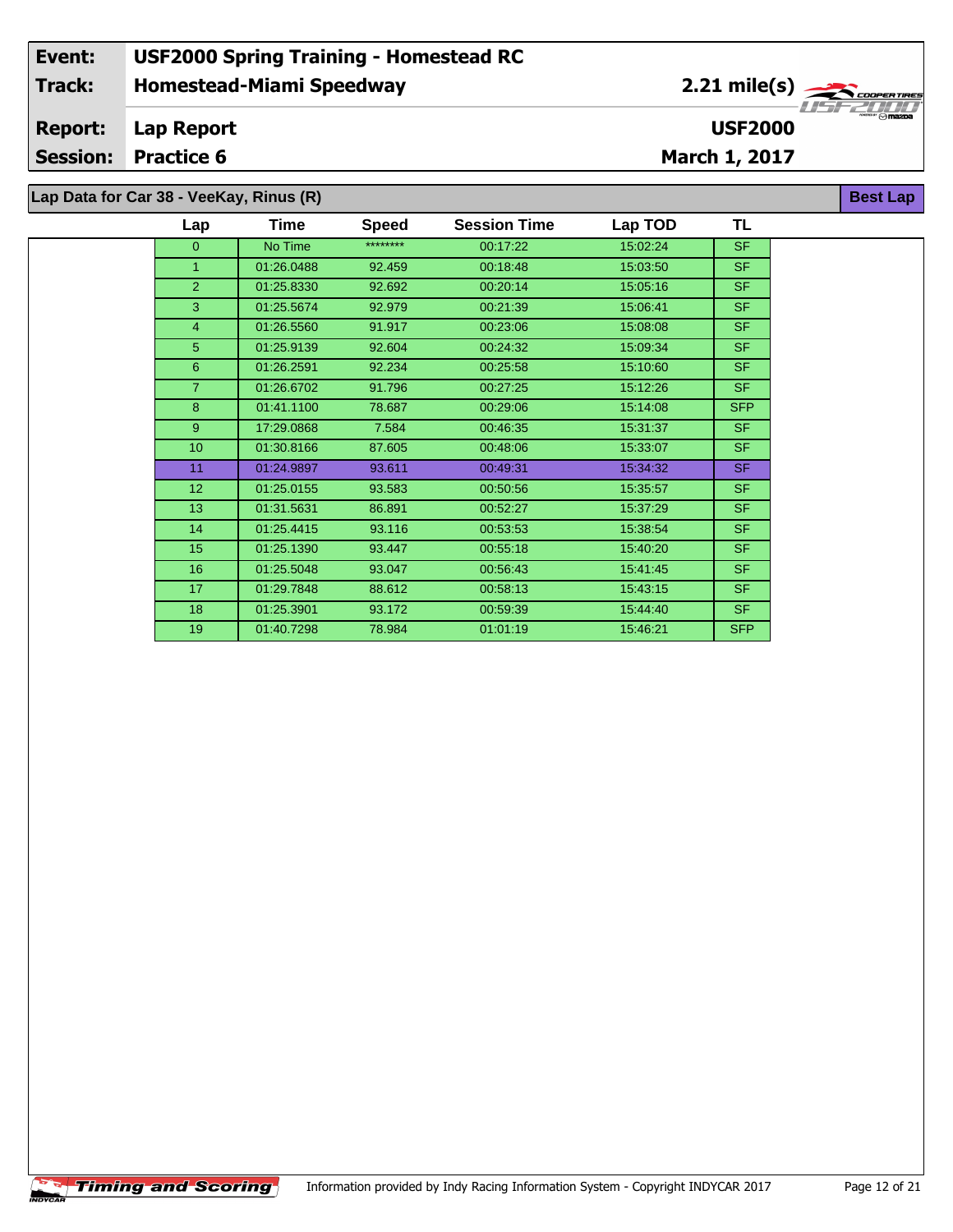### **Homestead-Miami Speedway Lap Report March 1, 2017 Event: USF2000 Spring Training - Homestead RC Track: Report: Session: Practice 6 USF2000** 2.21 mile(s) **Best Lap Lap Data for Car 7 - Wojcik, Devin (R)**

| Lap             | <b>Time</b> | <b>Speed</b> | <b>Session Time</b> | Lap TOD  | <b>TL</b>  |
|-----------------|-------------|--------------|---------------------|----------|------------|
| $\overline{0}$  | No Time     | ********     | 00:02:17            | 14:47:19 | <b>SF</b>  |
| $\mathbf{1}$    | 01:29.2142  | 89.179       | 00:03:46            | 14:48:48 | <b>SF</b>  |
| 2 <sub>1</sub>  | 01:28.0784  | 90.329       | 00:05:14            | 14:50:16 | <b>SF</b>  |
| 3               | 01:28.1985  | 90.206       | 00:06:43            | 14:51:44 | <b>SF</b>  |
| $\overline{4}$  | 01:27.8605  | 90.553       | 00:08:10            | 14:53:12 | <b>SF</b>  |
| 5 <sup>5</sup>  | 01:28.3496  | 90.051       | 00:09:39            | 14:54:41 | SF.        |
| 6 <sup>°</sup>  | 01:28.0946  | 90.312       | 00:11:07            | 14:56:09 | <b>SF</b>  |
| $\overline{7}$  | 01:28.5205  | 89.877       | 00:12:35            | 14:57:37 | <b>SF</b>  |
| 8 <sup>°</sup>  | 01:40.5726  | 79.107       | 00:14:16            | 14:59:18 | <b>SFP</b> |
| 9 <sup>°</sup>  | 08:22.3932  | 15.836       | 00:22:38            | 15:07:40 | <b>SF</b>  |
| 10              | 01:28.7222  | 89.673       | 00:24:07            | 15:09:09 | SF.        |
| 11              | 01:46.6348  | 74.610       | 00:25:54            | 15:10:56 | <b>SFP</b> |
| 12 <sub>2</sub> | 04:26.0966  | 29.899       | 00:30:20            | 15:15:22 | <b>SF</b>  |
| 13              | 01:28.8511  | 89.543       | 00:31:49            | 15:16:51 | <b>SF</b>  |
| 14              | 01:28.8111  | 89.583       | 00:33:18            | 15:18:19 | <b>SF</b>  |
| 15              | 01:37.5255  | 81.579       | 00:34:55            | 15:19:57 | <b>SFP</b> |
| 16              | 07:51.4621  | 16.875       | 00:42:47            | 15:27:48 | SF.        |
| 17              | 01:28.6166  | 89.780       | 00:44:15            | 15:29:17 | <b>SF</b>  |
| 18              | 01:28.5928  | 89.804       | 00:45:44            | 15:30:46 | SF.        |
| 19              | 01:38.4928  | 80.777       | 00:47:22            | 15:32:24 | <b>SFP</b> |
| 20              | 05:58.3529  | 22.202       | 00:53:21            | 15:38:22 | <b>SF</b>  |
| 21              | 01:28.0640  | 90.343       | 00:54:49            | 15:39:50 | <b>SF</b>  |
| 22              | 01:27.5960  | 90.826       | 00:56:16            | 15:41:18 | SF.        |
| 23              | 01:28.1993  | 90.205       | 00:57:44            | 15:42:46 | <b>SF</b>  |
| 24              | 01:28.6588  | 89.737       | 00:59:13            | 15:44:15 | <b>SF</b>  |
| 25              | 01:41.4946  | 78.388       | 01:00:55            | 15:45:56 | <b>SFP</b> |
|                 |             |              |                     |          |            |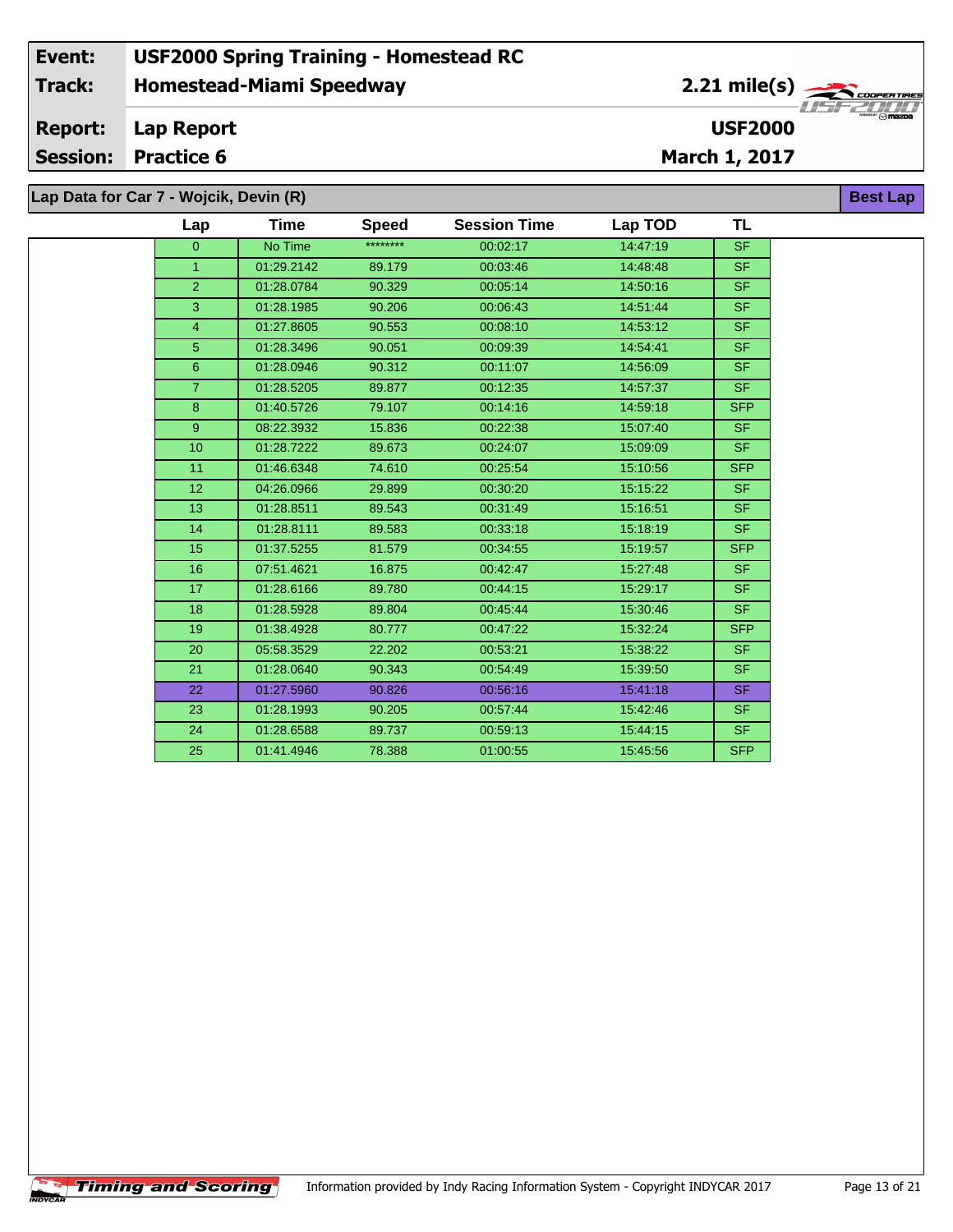### **Homestead-Miami Speedway Lap Report March 1, 2017 Event: USF2000 Spring Training - Homestead RC Track: Report: Session: Practice 6 USF2000** 2.21 mile(s) **Best Lap Lap Data for Car 8 - Tomaselli\*, Bruna (R)**

| $ap$ Data IVI Car 0 - Tomasem , Druna (IV) |             |              |                     |          |            |  |  |  |
|--------------------------------------------|-------------|--------------|---------------------|----------|------------|--|--|--|
| Lap                                        | <b>Time</b> | <b>Speed</b> | <b>Session Time</b> | Lap TOD  | TL         |  |  |  |
| $\overline{0}$                             | No Time     | ********     | 00:02:17            | 14:47:19 | <b>SF</b>  |  |  |  |
| 1 <sup>1</sup>                             | 01:32.0975  | 86.387       | 00:03:49            | 14:48:51 | SF.        |  |  |  |
| $\overline{2}$                             | 01:30.6881  | 87.729       | 00:05:19            | 14:50:21 | SF.        |  |  |  |
| 3                                          | 01:30.2518  | 88.153       | 00:06:50            | 14:51:52 | SF.        |  |  |  |
| $\overline{4}$                             | 01:30.0494  | 88.352       | 00:08:20            | 14:53:22 | SF.        |  |  |  |
| 5 <sup>5</sup>                             | 01:50.3371  | 72.106       | 00:10:10            | 14:55:12 | SFP        |  |  |  |
| 6                                          | 08:12.2718  | 16.162       | 00:18:22            | 15:03:24 | SF.        |  |  |  |
| 7 <sup>1</sup>                             | 01:29.1996  | 89.193       | 00:19:52            | 15:04:53 | SF.        |  |  |  |
| 8                                          | 01:28.8303  | 89.564       | 00:21:20            | 15:06:22 | SF.        |  |  |  |
| $9^{\circ}$                                | 01:28.5431  | 89.855       | 00:22:49            | 15:07:51 | SF.        |  |  |  |
| 10 <sup>°</sup>                            | 01:28.1298  | 90.276       | 00:24:17            | 15:09:19 | SF.        |  |  |  |
| 11                                         | 01:28.1311  | 90.275       | 00:25:45            | 15:10:47 | SF.        |  |  |  |
| 12 <sub>2</sub>                            | 01:28.4949  | 89.903       | 00:27:14            | 15:12:16 | SF.        |  |  |  |
| 13                                         | 01:49.7357  | 72.501       | 00:29:03            | 15:14:05 | SFP        |  |  |  |
| 14                                         | 05:14.8827  | 25.267       | 00:34:18            | 15:19:20 | SF.        |  |  |  |
| 15                                         | 01:28.5041  | 89.894       | 00:35:47            | 15:20:49 | SF.        |  |  |  |
| 16                                         | 01:51.1543  | 71.576       | 00:37:38            | 15:22:40 | <b>SFP</b> |  |  |  |
| 17 <sup>2</sup>                            | 06:27.6510  | 20.524       | 00:44:06            | 15:29:07 | SF.        |  |  |  |
| 18                                         | 01:30.5308  | 87.882       | 00:45:36            | 15:30:38 | SF.        |  |  |  |
| 19                                         | 01:28.8278  | 89.567       | 00:47:05            | 15:32:07 | SF.        |  |  |  |
| 20                                         | 01:28.7412  | 89.654       | 00:48:34            | 15:33:36 | SF.        |  |  |  |
| 21                                         | 01:29.3176  | 89.075       | 00:50:03            | 15:35:05 | SF.        |  |  |  |
| 22                                         | 01:29.1222  | 89.271       | 00:51:32            | 15:36:34 | SF.        |  |  |  |
| 23                                         | 01:28.5900  | 89.807       | 00:53:01            | 15:38:03 | SF.        |  |  |  |
| 24                                         | 01:48.7624  | 73.150       | 00:54:50            | 15:39:51 | <b>SFP</b> |  |  |  |
|                                            |             |              |                     |          |            |  |  |  |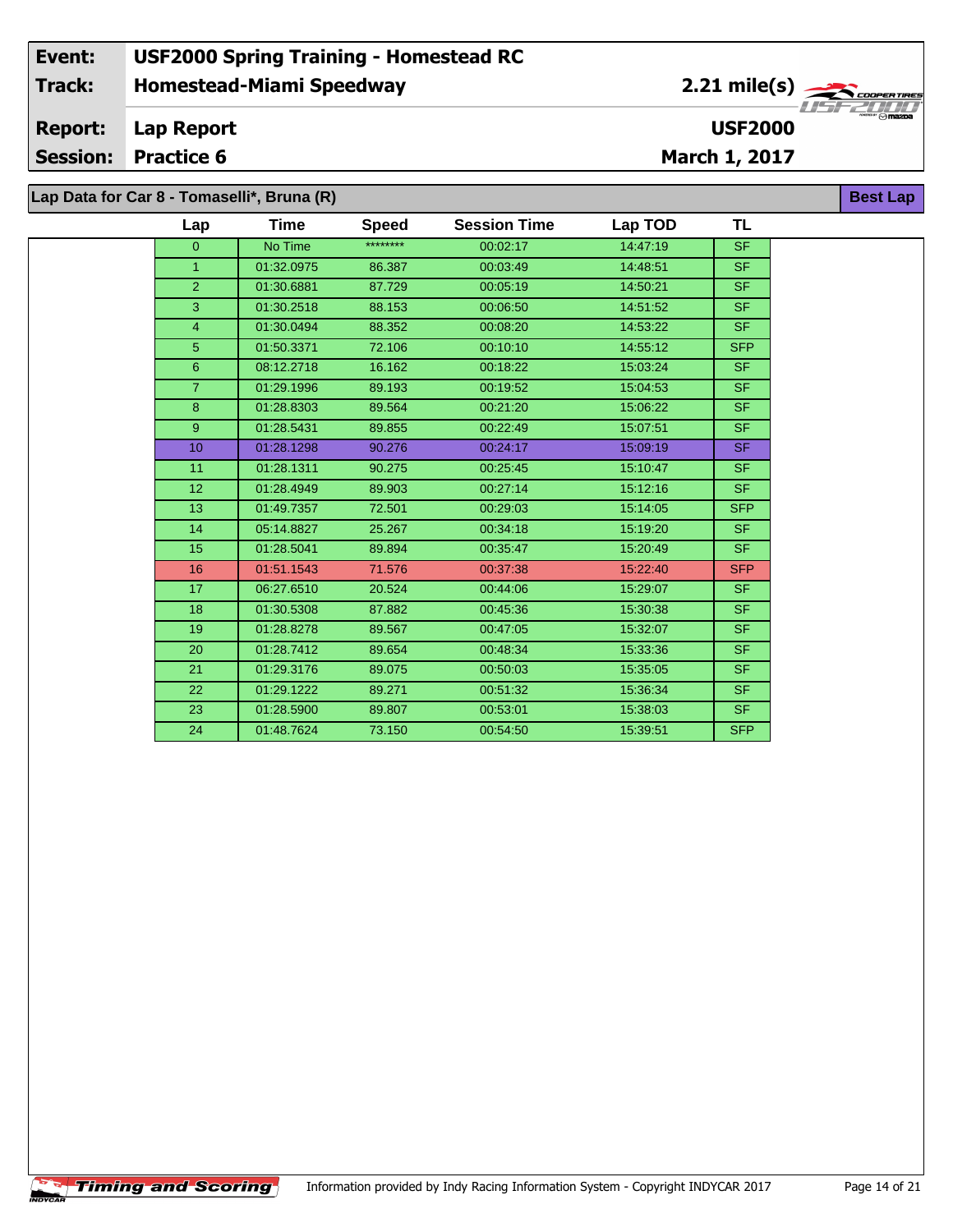# **Lap Time Speed Session Time Lap TOD Lap Data for Car 80 - Megennis, Robert**

| Lap             | Time       | <b>Speed</b> | <b>Session Time</b> | Lap TOD  | TL        |  |
|-----------------|------------|--------------|---------------------|----------|-----------|--|
| $\overline{0}$  | No Time    | ********     | 00:01:51            | 14:46:53 | <b>SF</b> |  |
| $\mathbf{1}$    | 01:27.2884 | 91.146       | 00:03:18            | 14:48:20 | <b>SF</b> |  |
| $\overline{2}$  | 01:26.4752 | 92.003       | 00:04:45            | 14:49:46 | SF.       |  |
| 3               | 01:25.9646 | 92.550       | 00:06:10            | 14:51:12 | SF.       |  |
| 4               | 01:26.1563 | 92.344       | 00:07:37            | 14:52:38 | SF.       |  |
| $\sqrt{5}$      | 01:26.6245 | 91.845       | 00:09:03            | 14:54:05 | SF.       |  |
| 6               | 01:25.9389 | 92.577       | 00:10:29            | 14:55:31 | SF.       |  |
| $\overline{7}$  | 01:26.1886 | 92.309       | 00:11:55            | 14:56:57 | SF.       |  |
| 8               | 01:26.2098 | 92.286       | 00:13:22            | 14:58:23 | SF.       |  |
| 9               | 01:26.3279 | 92.160       | 00:14:48            | 14:59:50 | <b>SF</b> |  |
| 10              | 01:26.4954 | 91.982       | 00:16:14            | 15:01:16 | <b>SF</b> |  |
| 11              | 01:26.4444 | 92.036       | 00:17:41            | 15:02:43 | <b>SF</b> |  |
| 12 <sup>2</sup> | 01:26.1958 | 92.301       | 00:19:07            | 15:04:09 | <b>SF</b> |  |
| 13              | 01:26.1312 | 92.371       | 00:20:33            | 15:05:35 | <b>SF</b> |  |
| 14              | 01:25.9474 | 92.568       | 00:21:59            | 15:07:01 | SF.       |  |
| 15              | 01:26.4588 | 92.021       | 00:23:26            | 15:08:27 | <b>SF</b> |  |
| 16              | 01:26.4230 | 92.059       | 00:24:52            | 15:09:54 | SF.       |  |
| 17              | 01:26.1090 | 92.395       | 00:26:18            | 15:11:20 | SF.       |  |
| 18              | 01:26.2611 | 92.232       | 00:27:44            | 15:12:46 | SF.       |  |
| 19              | 01:26.1565 | 92.344       | 00:29:11            | 15:14:12 | SF.       |  |
| 20              | 01:26.7224 | 91.741       | 00:30:37            | 15:15:39 | SF.       |  |
| 21              | 01:26.1240 | 92.378       | 00:32:03            | 15:17:05 | SF.       |  |
| 22              | 01:26.3178 | 92.171       | 00:33:30            | 15:18:32 | SF.       |  |
| 23              | 01:27.8953 | 90.517       | 00:34:58            | 15:19:59 | <b>SF</b> |  |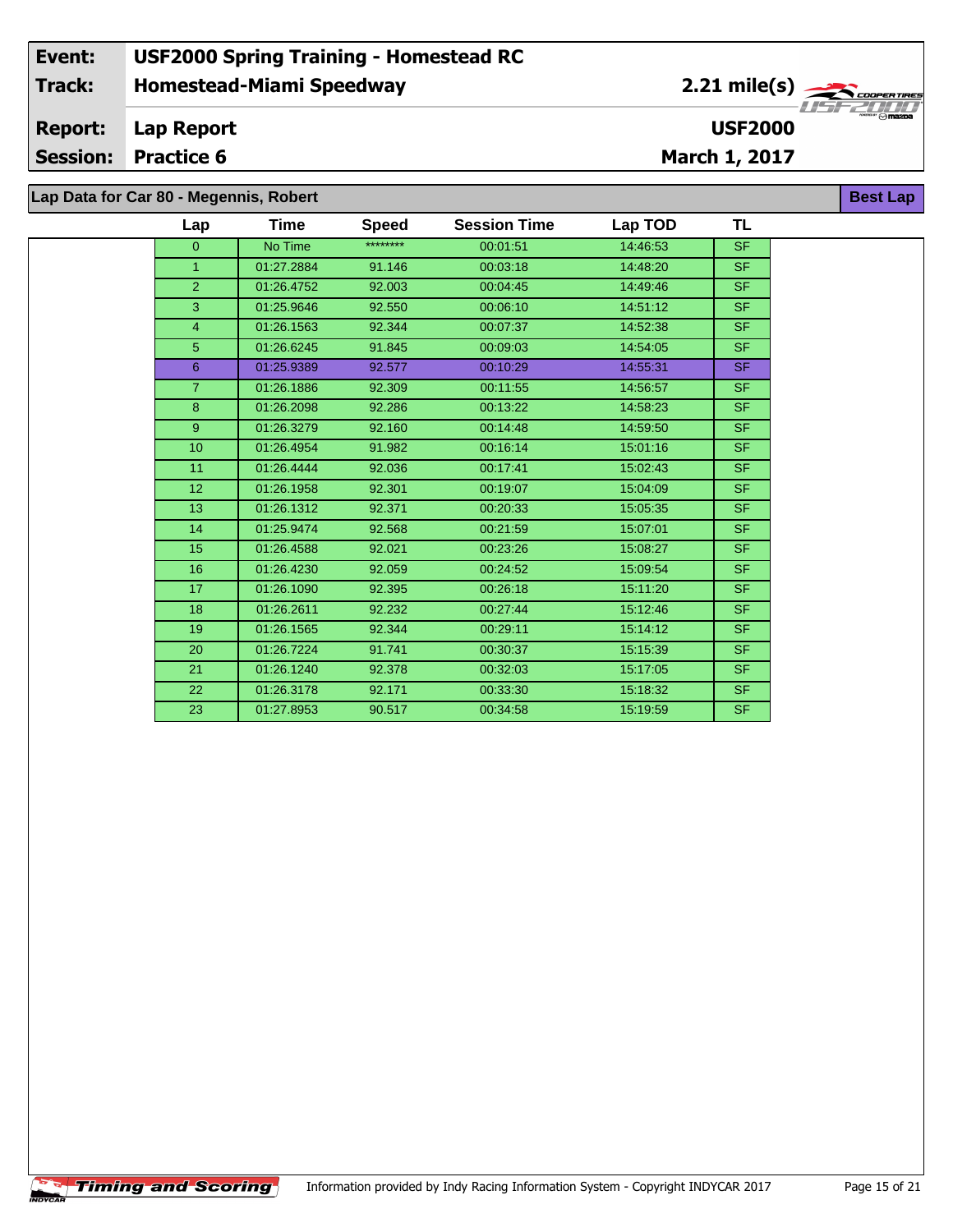#### **Event: USF2000 Spring Training - Homestead RC 2.21 mile(s) Track: Homestead-Miami Speedway** .<br>COOPERTIRE  $\frac{1}{2}$  of  $\frac{1}{2}$ **Report: Lap Report USF2000 Session: Practice 6 March 1, 2017 Lap Data for Car 81 - Frederick, Kaylen (R) Best Lap**

|                 | $\mu$ bala ivi bai vi Tibabilon, nayion (n) |              |                     |          |            |  |
|-----------------|---------------------------------------------|--------------|---------------------|----------|------------|--|
| Lap             | <b>Time</b>                                 | <b>Speed</b> | <b>Session Time</b> | Lap TOD  | <b>TL</b>  |  |
| $\overline{0}$  | No Time                                     | ********     | 00:01:56            | 14:46:57 | <b>SF</b>  |  |
| $\mathbf{1}$    | 01:26.6989                                  | 91.766       | 00:03:22            | 14:48:24 | <b>SF</b>  |  |
| $\overline{2}$  | 01:26.2357                                  | 92.259       | 00:04:48            | 14:49:50 | <b>SF</b>  |  |
| 3               | 01:26.3399                                  | 92.147       | 00:06:15            | 14:51:17 | <b>SF</b>  |  |
| $\overline{4}$  | 01:26.1544                                  | 92.346       | 00:07:41            | 14:52:43 | <b>SF</b>  |  |
| 5 <sup>5</sup>  | 01:26.3236                                  | 92.165       | 00:09:07            | 14:54:09 | <b>SF</b>  |  |
| 6               | 01:26.2729                                  | 92.219       | 00:10:34            | 14:55:35 | <b>SF</b>  |  |
| $\overline{7}$  | 01:27.9851                                  | 90.424       | 00:12:02            | 14:57:03 | SF.        |  |
| 8               | 01:26.7540                                  | 91.708       | 00:13:28            | 14:58:30 | <b>SF</b>  |  |
| 9               | 01:26.1901                                  | 92.308       | 00:14:54            | 14:59:56 | <b>SF</b>  |  |
| 10 <sup>1</sup> | 01:26.2507                                  | 92.243       | 00:16:21            | 15:01:23 | <b>SF</b>  |  |
| 11              | 01:26.1133                                  | 92.390       | 00:17:47            | 15:02:49 | <b>SF</b>  |  |
| 12              | 01:26.1615                                  | 92.338       | 00:19:13            | 15:04:15 | <b>SF</b>  |  |
| 13              | 01:26.3514                                  | 92.135       | 00:20:39            | 15:05:41 | <b>SF</b>  |  |
| 14              | 01:26.0206                                  | 92.489       | 00:22:05            | 15:07:07 | <b>SF</b>  |  |
| 15              | 01:26.2737                                  | 92.218       | 00:23:32            | 15:08:33 | <b>SF</b>  |  |
| 16              | 01:26.2416                                  | 92.252       | 00:24:58            | 15:09:60 | <b>SF</b>  |  |
| 17              | 01:26.2850                                  | 92.206       | 00:26:24            | 15:11:26 | <b>SF</b>  |  |
| 18              | 01:26.4650                                  | 92.014       | 00:27:51            | 15:12:52 | <b>SF</b>  |  |
| 19              | 01:26.4724                                  | 92.006       | 00:29:17            | 15:14:19 | <b>SF</b>  |  |
| 20              | 01:26.5277                                  | 91.947       | 00:30:44            | 15:15:45 | <b>SF</b>  |  |
| 21              | 01:26.3135                                  | 92.176       | 00:32:010           | 15:17:12 | <b>SF</b>  |  |
| 22              | 01:26.7107                                  | 91.753       | 00:33:37            | 15:18:38 | <b>SF</b>  |  |
| 23              | 01:26.5043                                  | 91.972       | 00:35:03            | 15:20:05 | <b>SF</b>  |  |
| 24              | 01:44.4845                                  | 76.145       | 00:36:48            | 15:21:49 | <b>SFP</b> |  |

÷.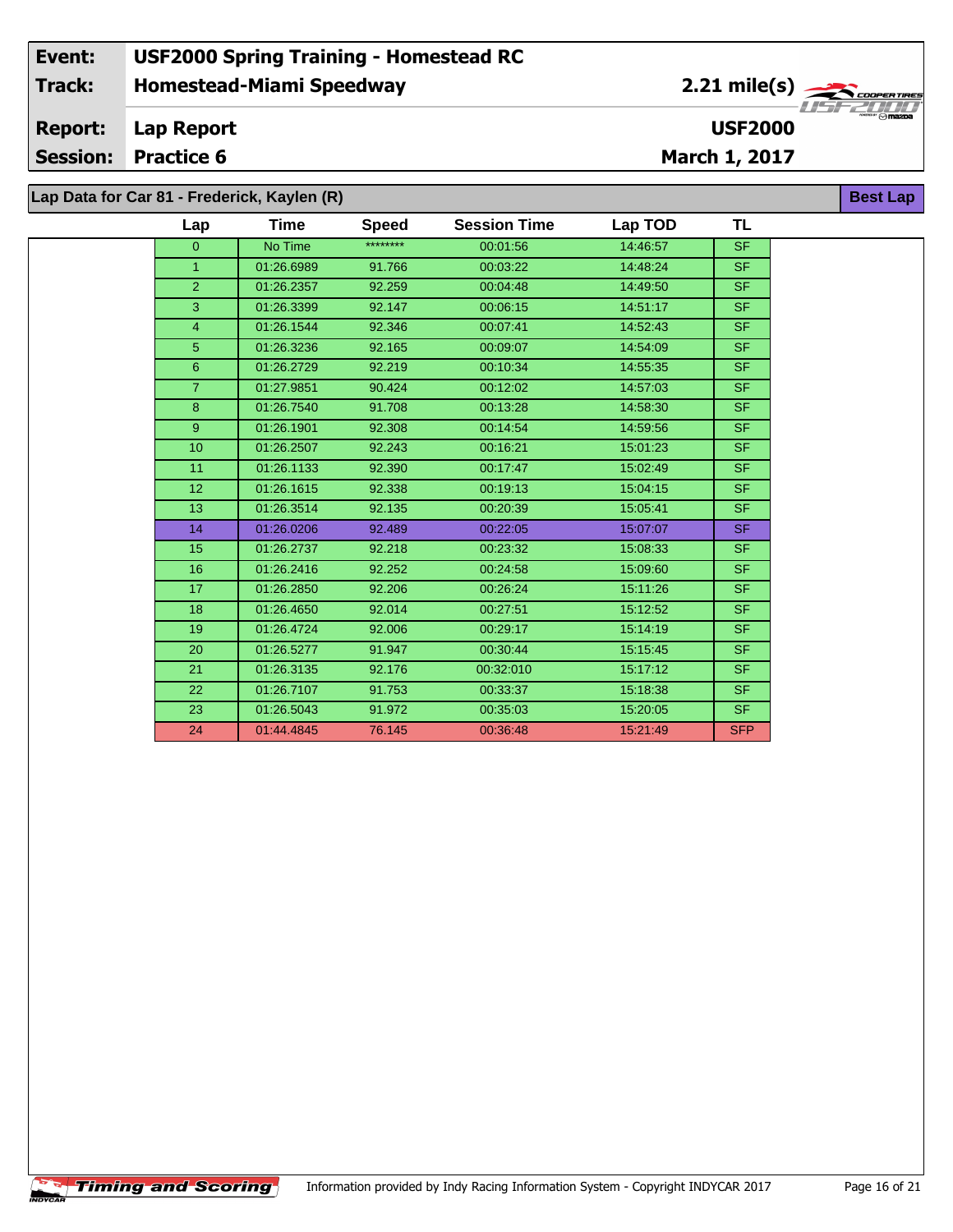# **Lap Data for Car 82 - Agren, Ayla**

 $\overline{\phantom{a}}$ 

| Lap             | <b>Time</b> | <b>Speed</b> | <b>Session Time</b> | Lap TOD  | <b>TL</b>  |
|-----------------|-------------|--------------|---------------------|----------|------------|
| $\overline{0}$  | No Time     | ********     | 00:00:02            | 14:45:03 | <b>SFP</b> |
| 1 <sup>1</sup>  | 01:56.8169  | 68.107       | 00:01:58            | 14:47:00 | <b>SF</b>  |
| 2 <sup>1</sup>  | 01:27.7153  | 90.703       | 00:03:26            | 14:48:28 | SF.        |
| $\overline{3}$  | 01:26.8497  | 91.607       | 00:04:53            | 14:49:55 | <b>SF</b>  |
| $\overline{4}$  | 01:26.7715  | 91.689       | 00:06:20            | 14:51:21 | <b>SF</b>  |
| 5 <sup>5</sup>  | 01:26.4638  | 92.015       | 00:07:46            | 14:52:48 | SF.        |
| 6 <sup>°</sup>  | 01:26.5319  | 91.943       | 00:09:13            | 14:54:14 | <b>SF</b>  |
| 7 <sup>1</sup>  | 01:26.5500  | 91.924       | 00:10:39            | 14:55:41 | <b>SF</b>  |
| 8               | 01:26.3712  | 92.114       | 00:12:06            | 14:57:07 | <b>SF</b>  |
| 9 <sup>°</sup>  | 01:26.6507  | 91.817       | 00:13:32            | 14:58:34 | <b>SF</b>  |
| 10              | 01:26.8380  | 91.619       | 00:14:59            | 15:00:01 | <b>SF</b>  |
| 11              | 01:26.7857  | 91.674       | 00:16:26            | 15:01:28 | <b>SF</b>  |
| 12 <sup>°</sup> | 01:28.2523  | 90.151       | 00:17:54            | 15:02:56 | <b>SF</b>  |
| 13              | 01:27.4769  | 90.950       | 00:19:22            | 15:04:23 | <b>SF</b>  |
| 14              | 01:26.5884  | 91.883       | 00:20:48            | 15:05:50 | <b>SF</b>  |
| 15              | 01:26.0971  | 92.407       | 00:22:14            | 15:07:16 | SF.        |
| 16              | 01:26.6041  | 91.866       | 00:23:41            | 15:08:43 | <b>SF</b>  |
| 17              | 01:26.5246  | 91.951       | 00:25:07            | 15:10:09 | <b>SF</b>  |
| 18              | 01:26.4626  | 92.017       | 00:26:34            | 15:11:36 | SF.        |
| 19              | 01:26.4748  | 92.004       | 00:28:00            | 15:13:02 | SF.        |
| 20              | 01:26.5189  | 91.957       | 00:29:27            | 15:14:29 | <b>SF</b>  |
| 21              | 01:26.4106  | 92.072       | 00:30:53            | 15:15:55 | SF.        |
| 22              | 01:26.2311  | 92.264       | 00:32:20            | 15:17:21 | SF.        |
| 23              | 01:26.3149  | 92.174       | 00:33:46            | 15:18:48 | <b>SF</b>  |
| 24              | 01:26.1559  | 92.344       | 00:35:12            | 15:20:14 | SF.        |
| 25              | 01:44.5065  | 76.129       | 00:36:56            | 15:21:58 | <b>SFP</b> |

**Best Lap**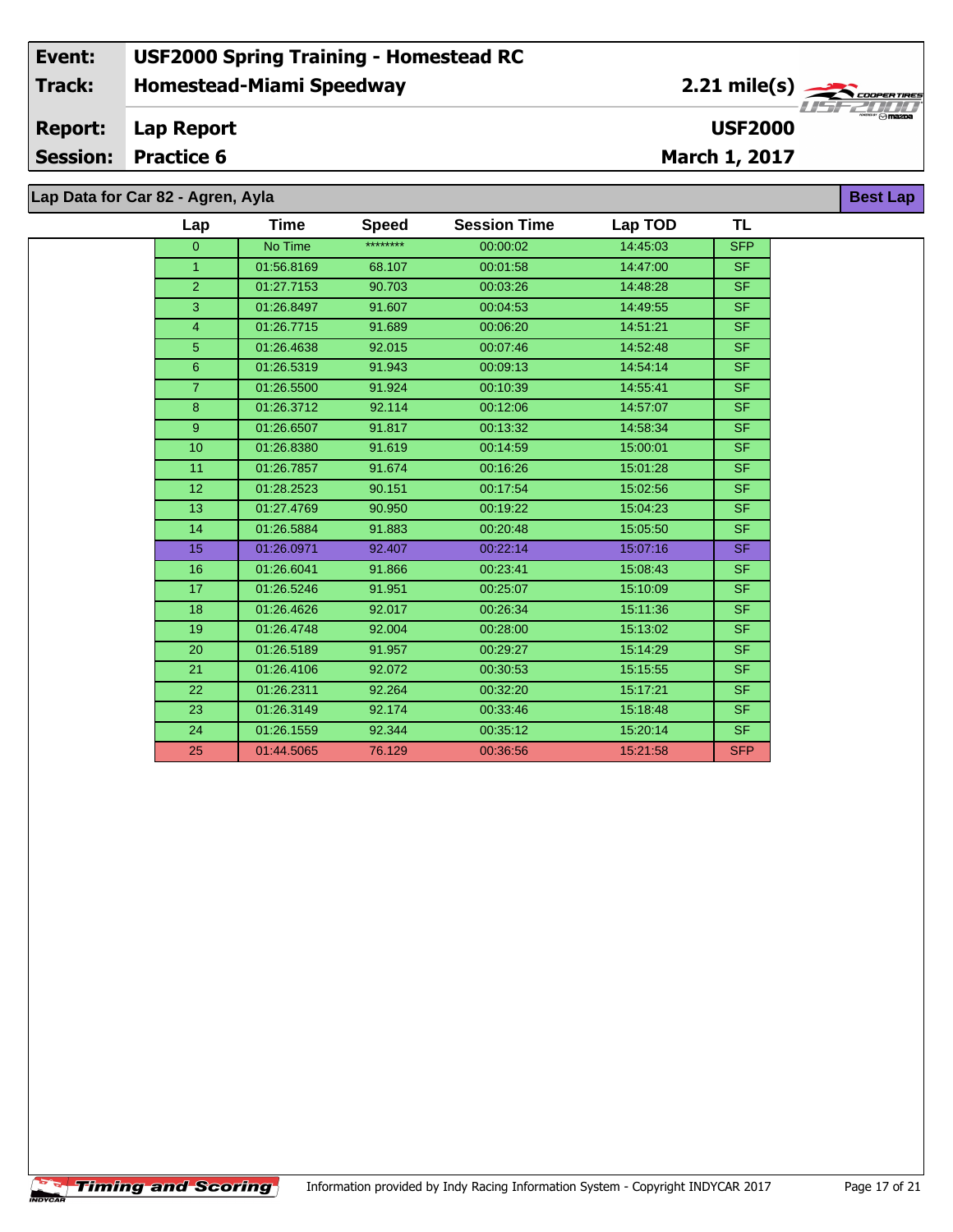**Lap Data for Car 9 - Franzoni, Victor**

| Lap            | Time       | <b>Speed</b> | <b>Session Time</b> | Lap TOD  | <b>TL</b>  |
|----------------|------------|--------------|---------------------|----------|------------|
| $\overline{0}$ | No Time    | ********     | 00:03:26            | 14:48:28 | <b>SF</b>  |
| $\overline{1}$ | 01:27.9638 | 90.446       | 00:04:54            | 14:49:56 | <b>SF</b>  |
| 2              | 01:26.7251 | 91.738       | 00:06:21            | 14:51:22 | <b>SF</b>  |
| 3              | 01:26.3377 | 92.150       | 00:07:47            | 14:52:49 | <b>SF</b>  |
| $\overline{4}$ | 01:37.3646 | 81.713       | 00:09:24            | 14:54:26 | <b>SFP</b> |
| 5              | 06:00.2036 | 22.088       | 00:15:25            | 15:00:26 | <b>SF</b>  |
| $6\phantom{1}$ | 01:26.5930 | 91.878       | 00:16:51            | 15:01:53 | <b>SF</b>  |
| $\overline{7}$ | 01:26.9721 | 91.478       | 00:18:18            | 15:03:20 | <b>SF</b>  |
| 8              | 01:37.1359 | 81.906       | 00:19:55            | 15:04:57 | <b>SFP</b> |
| 9              | 05:58.2051 | 22.211       | 00:25:53            | 15:10:55 | <b>SF</b>  |
| 10             | 01:26.4060 | 92.077       | 00:27:20            | 15:12:22 | <b>SF</b>  |
| 11             | 01:45.0209 | 75.756       | 00:29:05            | 15:14:07 | <b>SFP</b> |
| 12             | 08:47.5232 | 15.082       | 00:37:52            | 15:22:54 | <b>SFP</b> |
| 13             | 04:56.8629 | 26.800       | 00:42:49            | 15:27:51 | <b>SF</b>  |
| 14             | 01:26.4176 | 92.065       | 00:44:16            | 15:29:18 | <b>SF</b>  |
| 15             | 01:27.4183 | 91.011       | 00:45:43            | 15:30:45 | <b>SF</b>  |
| 16             | 01:37.5707 | 81.541       | 00:47:21            | 15:32:23 | <b>SFP</b> |
| 17             | 03:57.3778 | 33.516       | 00:51:18            | 15:36:20 | <b>SF</b>  |
| 18             | 01:25.3643 | 93.201       | 00:52:43            | 15:37:45 | <b>SF</b>  |
| 19             | 01:25.1383 | 93.448       | 00:54:09            | 15:39:10 | <b>SF</b>  |
| 20             | 01:25.2568 | 93.318       | 00:55:34            | 15:40:36 | <b>SF</b>  |
| 21             | 01:25.7148 | 92.819       | 00:56:60            | 15:42:01 | <b>SF</b>  |
| 22             | 01:37.4298 | 81.659       | 00:58:37            | 15:43:39 | <b>SFP</b> |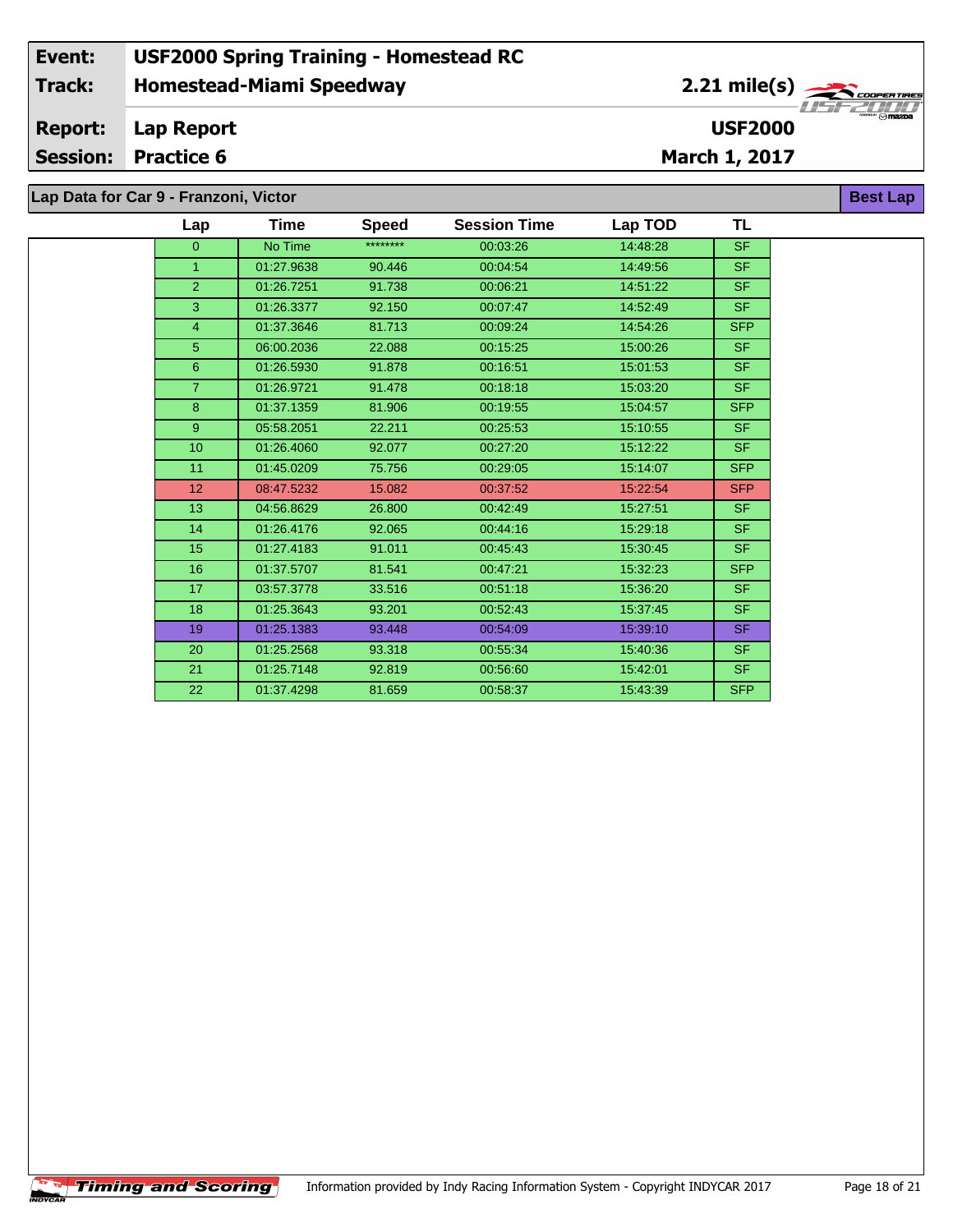#### **Event: USF2000 Spring Training - Homestead RC 2.21 mile(s) Track: Homestead-Miami Speedway** COOPERTIRE **Report: Lap Report USF2000 Session: Practice 6 March 1, 2017 Lap Data for Car 90 - Thompson, Parker Best Lap**

| Lap                     | Time       | <b>Speed</b> | <b>Session Time</b> | Lap TOD  | <b>TL</b>                |  |  |  |
|-------------------------|------------|--------------|---------------------|----------|--------------------------|--|--|--|
| $\overline{0}$          | No Time    | ********     | 00:01:32            | 14:46:34 | <b>SFP</b>               |  |  |  |
| $\mathbf{1}$            | 03:31.9966 | 37.529       | 00:05:04            | 14:50:06 | SF                       |  |  |  |
| $\overline{2}$          | 01:27.6633 | 90.756       | 00:06:31            | 14:51:33 | SF                       |  |  |  |
| 3                       | 01:26.8213 | 91.636       | 00:07:58            | 14:53:00 | SF                       |  |  |  |
| $\overline{\mathbf{4}}$ | 01:26.6644 | 91.802       | 00:09:25            | 14:54:27 | $\overline{\mathsf{SF}}$ |  |  |  |
| $\sqrt{5}$              | 01:26.7103 | 91.754       | 00:10:52            | 14:55:53 | <b>SF</b>                |  |  |  |
| $\overline{6}$          | 01:26.8654 | 91.590       | 00:12:19            | 14:57:20 | <b>SF</b>                |  |  |  |
| $\overline{7}$          | 01:37.4672 | 81.627       | 00:13:56            | 14:58:58 | <b>SFP</b>               |  |  |  |
| 8                       | 04:42.9580 | 28.117       | 00:18:39            | 15:03:41 | <b>SF</b>                |  |  |  |
| $\boldsymbol{9}$        | 01:26.6824 | 91.783       | 00:20:06            | 15:05:07 | <b>SF</b>                |  |  |  |
| 10                      | 01:27.0976 | 91.346       | 00:21:33            | 15:06:35 | <b>SF</b>                |  |  |  |
| $\overline{11}$         | 01:40.6001 | 79.085       | 00:23:13            | 15:08:15 | <b>SFP</b>               |  |  |  |
| 12                      | 10:31.3437 | 12.602       | 00:33:45            | 15:18:46 | <b>SF</b>                |  |  |  |
| 13                      | 01:26.8327 | 91.624       | 00:35:11            | 15:20:13 | S <sub>F</sub>           |  |  |  |
| 14                      | 01:27.2510 | 91.185       | 00:36:39            | 15:21:41 | <b>SF</b>                |  |  |  |
| 15                      | 01:48.4803 | 73.341       | 00:38:27            | 15:23:29 | <b>SFP</b>               |  |  |  |
| 16                      | 05:21.5897 | 24.740       | 00:43:49            | 15:28:51 | <b>SF</b>                |  |  |  |
| 17                      | 01:26.2859 | 92.205       | 00:45:15            | 15:30:17 | <b>SF</b>                |  |  |  |
| 18                      | 01:25.8057 | 92.721       | 00:46:41            | 15:31:43 | SF                       |  |  |  |
| 19                      | 01:25.9008 | 92.618       | 00:48:07            | 15:33:09 | <b>SF</b>                |  |  |  |
| 20                      | 01:25.7353 | 92.797       | 00:49:33            | 15:34:34 | $S$ F                    |  |  |  |
| 21                      | 01:32.1440 | 86.343       | 00:51:05            | 15:36:06 | <b>SF</b>                |  |  |  |
| 22                      | 01:25.9911 | 92.521       | 00:52:31            | 15:37:32 | SF                       |  |  |  |
| 23                      | 01:27.1249 | 91.317       | 00:53:58            | 15:38:60 | SF                       |  |  |  |
| 24                      | 01:25.9044 | 92.615       | 00:55:24            | 15:40:25 | <b>SF</b>                |  |  |  |
| $\overline{25}$         | 01:27.2249 | 91.212       | 00:56:51            | 15:41:53 | SF                       |  |  |  |
| 26                      | 01:27.1857 | 91.253       | 00:58:18            | 15:43:20 | <b>SF</b>                |  |  |  |
| $\overline{27}$         | 01:26.2904 | 92.200       | 00:59:44            | 15:44:46 | SF                       |  |  |  |
| 28                      | 01:42.8281 | 77.372       | 01:01:27            | 15:46:29 | <b>SFP</b>               |  |  |  |
|                         |            |              |                     |          |                          |  |  |  |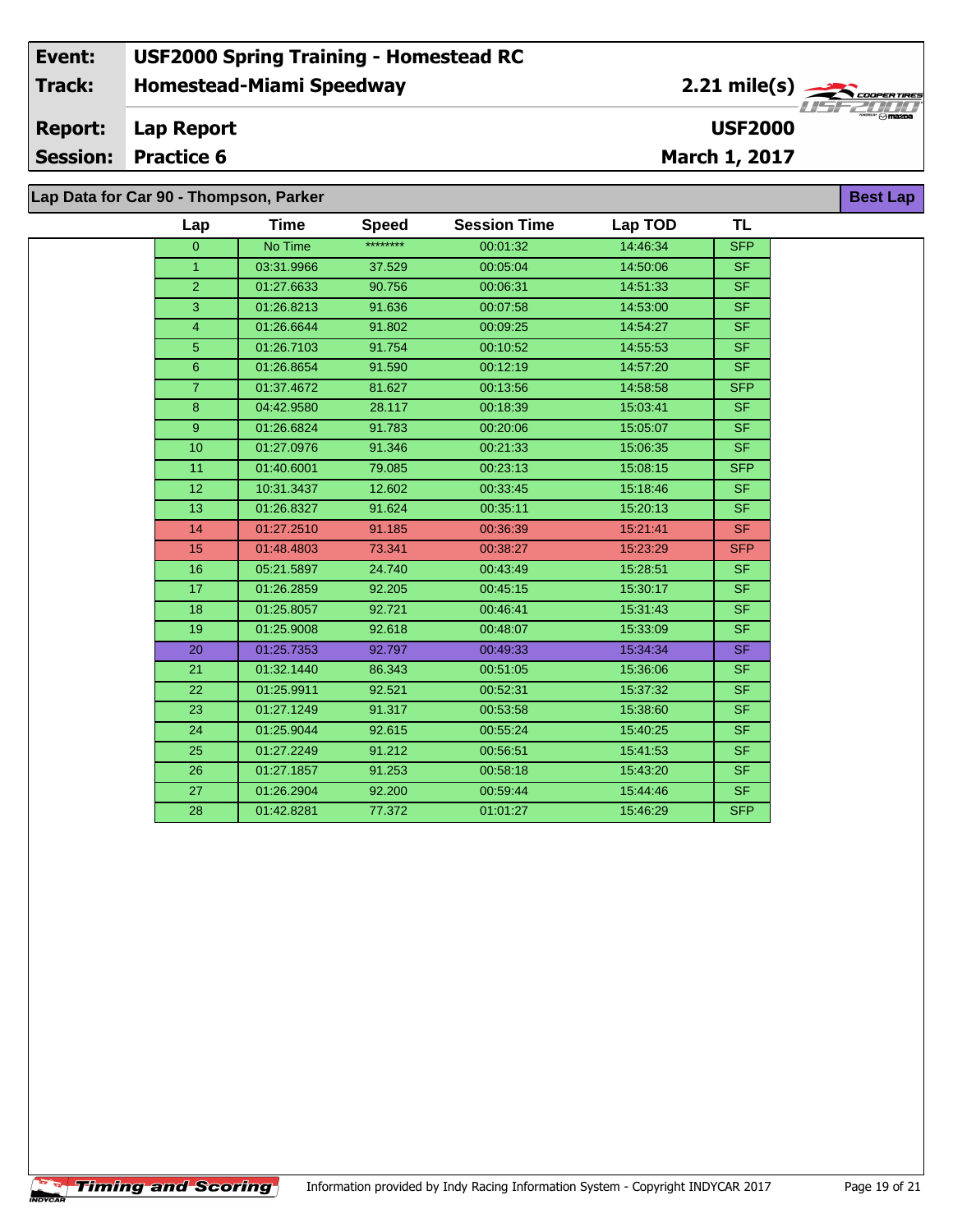# **Lap Data for Car 91 - Gabin, Luke**

 $\sqrt{\textbf{T}}$ iming and Scoring $\sqrt{\textbf{S}}$ 

| Lap             | <b>Time</b> | <b>Speed</b> | <b>Session Time</b> | Lap TOD  | <b>TL</b>                |
|-----------------|-------------|--------------|---------------------|----------|--------------------------|
| $\overline{0}$  | No Time     | ********     | 00:01:11            | 14:46:13 | <b>SFP</b>               |
| $\mathbf{1}$    | 01:48.9997  | 72.991       | 00:03:00            | 14:48:02 | <b>SF</b>                |
| $\overline{2}$  | 01:28.1461  | 90.259       | 00:04:28            | 14:49:30 | $\overline{\mathsf{SF}}$ |
| 3               | 01:27.4089  | 91.020       | 00:05:56            | 14:50:58 | <b>SF</b>                |
| $\overline{4}$  | 01:29.2827  | 89.110       | 00:07:25            | 14:52:27 | <b>SF</b>                |
| 5               | 01:28.1473  | 90.258       | 00:08:53            | 14:53:55 | <b>SF</b>                |
| $\overline{6}$  | 01:27.4468  | 90.981       | 00:10:21            | 14:55:22 | <b>SF</b>                |
| $\overline{7}$  | 01:27.4673  | 90.960       | 00:11:48            | 14:56:50 | SF.                      |
| 8               | 01:27.7527  | 90.664       | 00:13:16            | 14:58:18 | <b>SF</b>                |
| $\overline{9}$  | 01:27.6631  | 90.757       | 00:14:44            | 14:59:45 | SF                       |
| 10              | 01:39.6313  | 79.854       | 00:16:23            | 15:01:25 | <b>SFP</b>               |
| $\overline{11}$ | 03:57.1861  | 33.543       | 00:20:20            | 15:05:22 | <b>SF</b>                |
| 12              | 01:26.9670  | 91.483       | 00:21:47            | 15:06:49 | <b>SF</b>                |
| 13              | 01:27.2494  | 91.187       | 00:23:15            | 15:08:16 | <b>SF</b>                |
| 14              | 01:37.6680  | 81.460       | 00:24:52            | 15:09:54 | <b>SFP</b>               |
| 15              | 04:11.1795  | 31.675       | 00:29:03            | 15:14:05 | <b>SF</b>                |
| 16              | 01:34.8018  | 83.922       | 00:30:38            | 15:15:40 | <b>SF</b>                |
| 17              | 01:27.8135  | 90.601       | 00:32:06            | 15:17:08 | <b>SF</b>                |
| 18              | 01:27.5043  | 90.921       | 00:33:34            | 15:18:35 | <b>SF</b>                |
| 19              | 01:39.0966  | 80.285       | 00:35:13            | 15:20:14 | <b>SFP</b>               |
| 20              | 08:09.3653  | 16.258       | 00:43:22            | 15:28:24 | <b>SF</b>                |
| 21              | 01:26.3721  | 92.113       | 00:44:48            | 15:29:50 | <b>SF</b>                |
| 22              | 01:25.7700  | 92.760       | 00:46:14            | 15:31:16 | $\overline{\mathsf{SF}}$ |
| 23              | 01:25.5477  | 93.001       | 00:47:40            | 15:32:42 | <b>SF</b>                |
| 24              | 01:25.6448  | 92.895       | 00:49:05            | 15:34:07 | <b>SF</b>                |
| 25              | 01:37.4894  | 81.609       | 00:50:43            | 15:35:45 | <b>SF</b>                |
| 26              | 01:25.8551  | 92.668       | 00:52:09            | 15:37:11 | <b>SF</b>                |
| 27              | 01:35.8832  | 82.976       | 00:53:45            | 15:38:46 | <b>SFP</b>               |
| 28              | 03:31.1052  | 37.687       | 00:57:16            | 15:42:18 | <b>SF</b>                |
| 29              | 01:25.9152  | 92.603       | 00:58:42            | 15:43:43 | <b>SF</b>                |
| 30              | 01:48.4425  | 73.366       | 01:00:30            | 15:45:32 | <b>SFP</b>               |